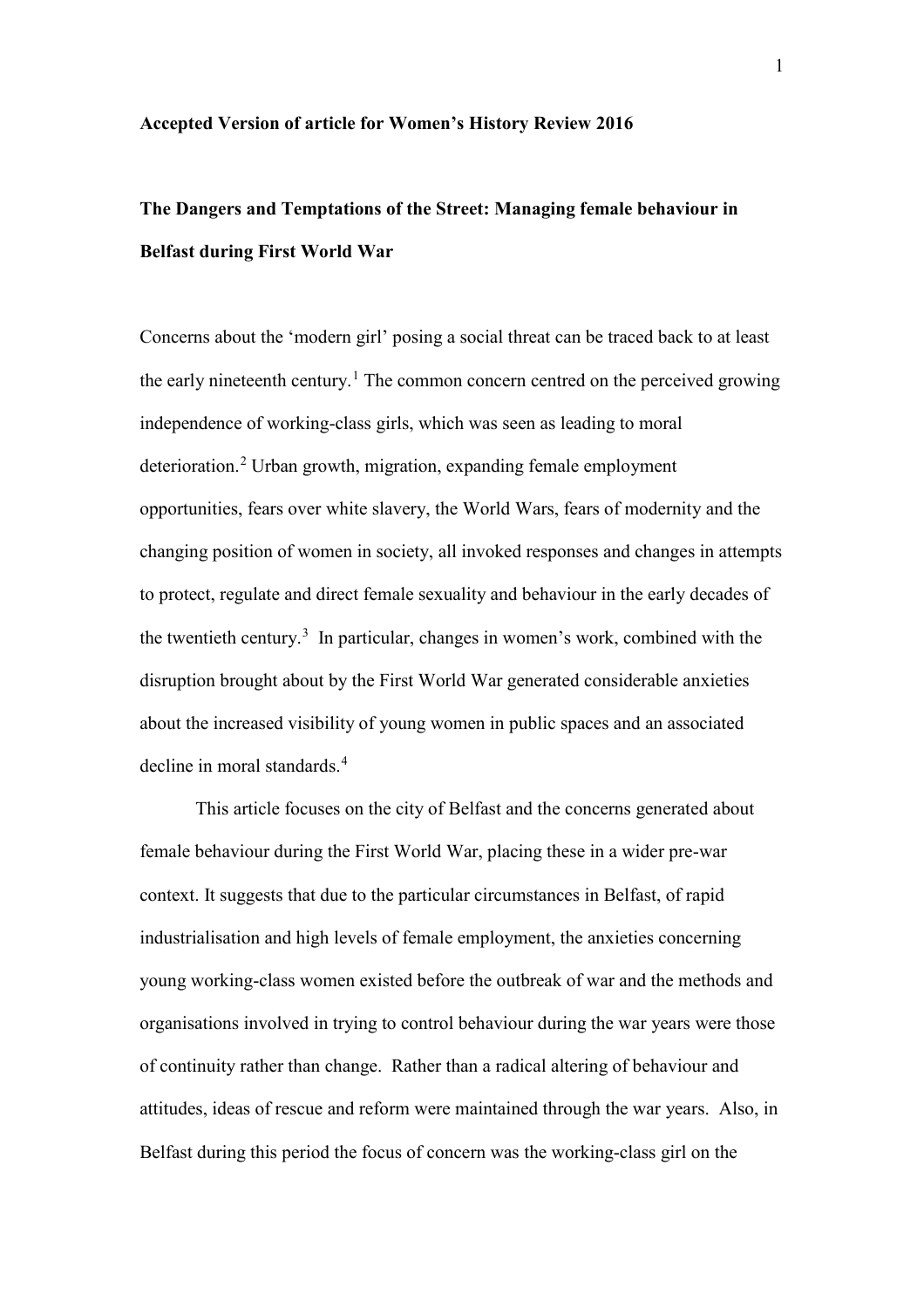streets, rather than the VD-spreading prostitute or 'amateur' prostitute that occupied concerns elsewhere.<sup>[5](#page-5-4)</sup> Nonetheless, the experience of war did alter attitudes and led to fundamental changes in the organisations involved in trying to reform female behaviour generating a greater emphasis on prevention rather than cure in the postwar period.

By the end of the nineteenth century Belfast had much in common with other British cities, having experienced industrialisation and a rapid growth in population.<sup>[6](#page-5-5)</sup> It entered the twentieth century as the only industrialised part of Ireland, with one of the largest shipyards in the world as well as a variety of other thriving industries.<sup>[7](#page-5-6)</sup> The growth and development of Belfast was in contrast to that of Dublin, which, while remaining the political capital, lacked major industrialisation.<sup>[8](#page-5-7)</sup> Belfast was also, by the end of the nineteenth century, a women's city. By 1901 there were 1,290 adult women for every 1000 men, and over one quarter of households were headed by women.<sup>[9](#page-5-8)</sup> It was the migration of young women from rural areas seeking work in Belfast, and their experiences when they arrived, that exercised concern from religious, charitable authorities in particular. In 1911, nearly half of the female labour force in Belfast was under twenty-five, and over ninety per cent of those between fifteen and twenty-four years of age were single.[10](#page-5-9)

Belfast attracted so many young women due to its ready availability of jobs, with women making up over forty per cent of the workforce in 1911, compared with thirty per cent in England.<sup>[11](#page-5-10)</sup> This high rate of employment was largely due to the textile industry and in particular the linen industry that employed three-quarters of working women in Belfast. This compared to a small proportion of women employed in domestic service, less than 10 per cent in  $1911$ .<sup>12</sup> Female employment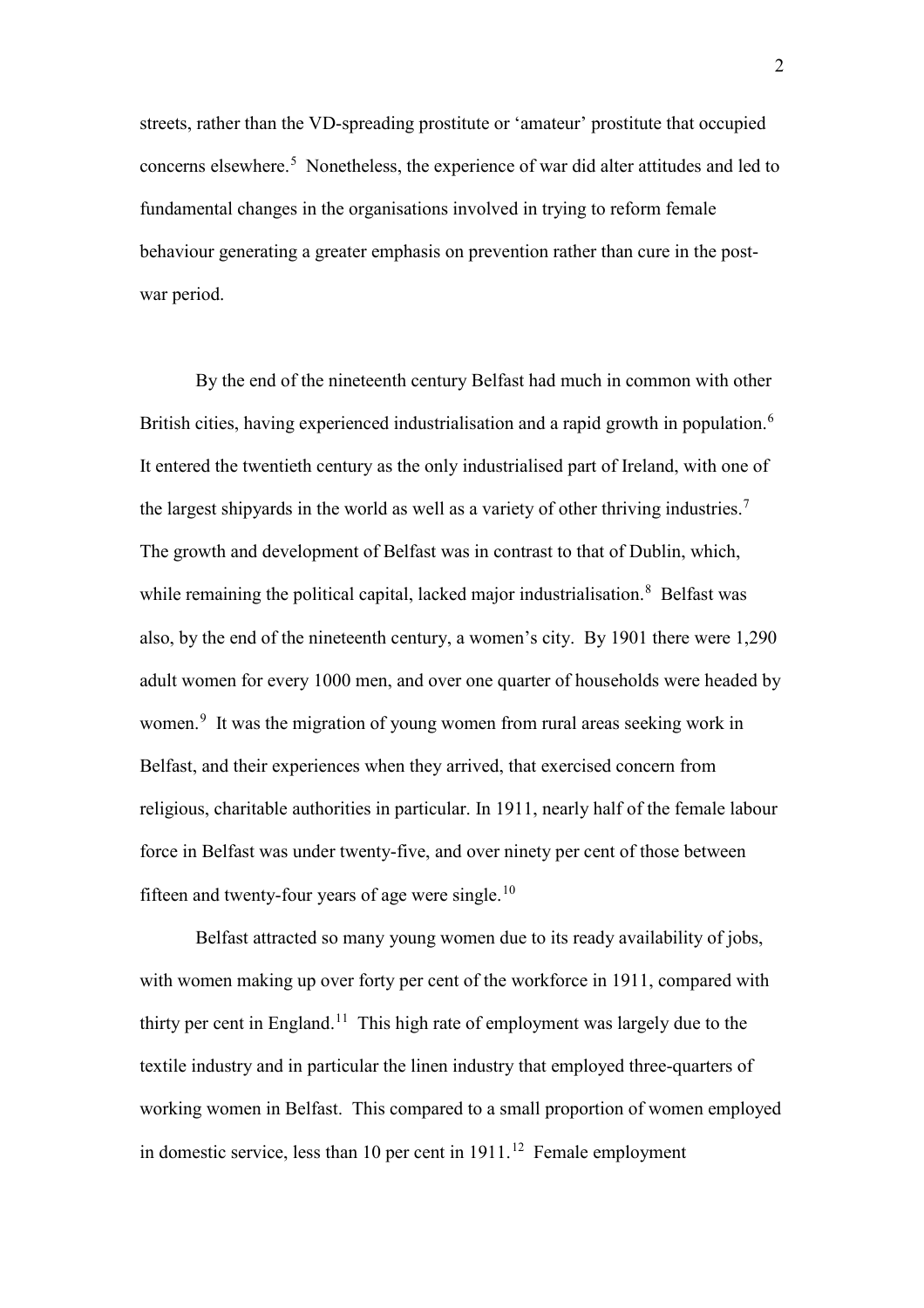opportunities in the linen industry grew during the First World War as demand from the military for tents, haversacks, hospital equipment and aeroplane fabric increased and numbers employed in the linen industry grew from 76,000 in 1912 to 90,000 in 1914.[13](#page-5-12) During the war years a number of women were also employed in munitions production, with many moving from the linen industry for better pay. Work patterns, therefore, and the numbers of women employed in Belfast during the First World War, were not as radically altered as in other parts of the UK.<sup>14</sup>

In the decades prior to the First World War Belfast was a city where women predominated and where young single women were a very visible presence on the streets. However, Belfast was markedly different from other British cities in that sectarian divisions and violence had marked its history and the issue of Home Rule dominated the political landscape by the early twentieth century.[15](#page-5-14) These religious and political divisions also permeated philanthropy and charitable work in the city, including those concerned with the fate of the young working girl whose independence was seen as dangerous, and the assumption emerged that financial independence and sexual immorality were closely related.<sup>16</sup>

A variety of organisations were established by the first decade of the twentieth century that reflected these concerns with female morality and also the religious divisions within the city.<sup>[17](#page-5-16)</sup> These included a number of institutions founded with a remit to rescue and reform prostitutes that were affiliated to all the major religious denominations, such as the Catholic Good Shepherd Sisters and their Home for Destitute Penitents, the Church of Ireland run Ulster Magdalen Asylum and the Ulster Female Penitentiary, re-named the Edgar Home, which was affiliated to the Presbyterian Church. A Protestant run non-denominational Midnight Mission operated from the 1860s and in 1905 the Salvation Army established a rescue home in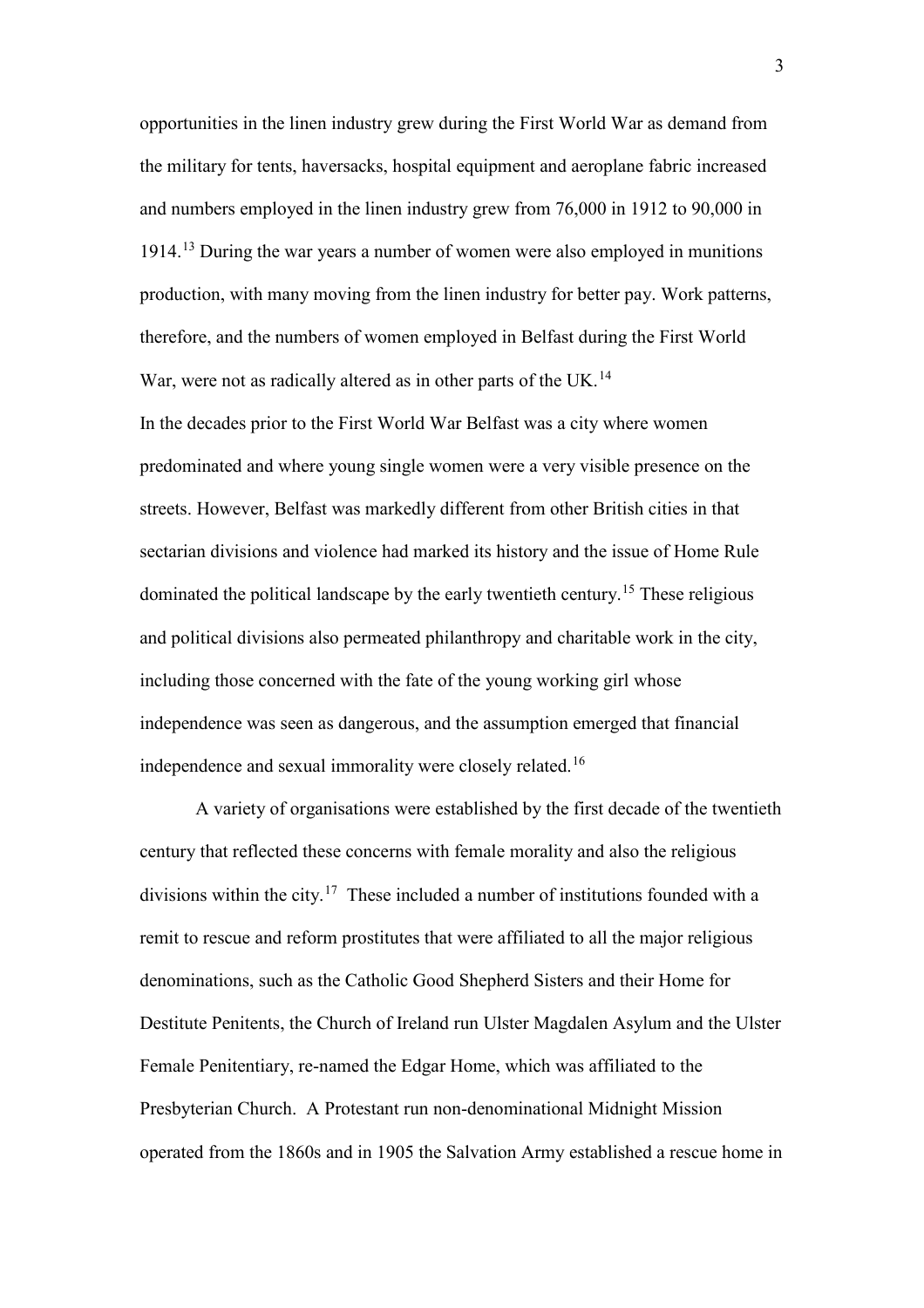Belfast.<sup>[18](#page-6-0)</sup> It is evident that by the early twentieth century these institutions were not populated with prostitutes but more often unmarried mothers, girls whose behaviour caused their parents or guardians concern, or those in trouble with the police.<sup>[19](#page-6-1)</sup> There were also a variety of organisations with a more preventative focus that tried to ensure girls did not end up in the various rescue homes or would direct them to the institutions if their behaviour was felt to warrant it. These included a Church of Ireland Rescue League, a Girls' Help Society which offered assistance to 'bewildered and frightened girls ... unable to find their way about a strange city'.<sup>[20](#page-6-2)</sup> Other assistance and accommodation for young women and girls new to the city was provided by the Girls' Friendly Society who operated a Lodge in Belfast from the 1880s as well as a Presbyterian Hostel which opened in 1908.<sup>[21](#page-6-3)</sup> The Catholic Church provided a variety of accommodation as well, with a Home for Working Girls' established in 1900 under the care of the Sisters of the Most Holy Cross and Passion in east Belfast, however the class of girls it was hoping to attract may have changed by 1916 when it became a 'Home For Business Girls'.<sup>[22](#page-6-4)</sup> Catering to the needs of Catholic mill girls in West Belfast, St Vincent's Home for Working Girls opened in 1901.[23](#page-6-5) 

In Belfast, as in many other cities anxieties about women working in factory conditions had long been a concern for the authorities, both governmental and religious.[24](#page-6-6) Factory work in particular was seen as damaging for both bodies and minds, as girls, it was felt, were exposed to the 'low tone' of a factory floor. Women Factory Inspectors had been introduced in parts of Britain in 1893, however it was not until 1905 that Hilda Martindale was appointed as the first Lady Factory Inspector in Ireland, becoming a senior inspector, based in Belfast in 1908.[25](#page-6-7) During the First World War following the increase in the number of women employed in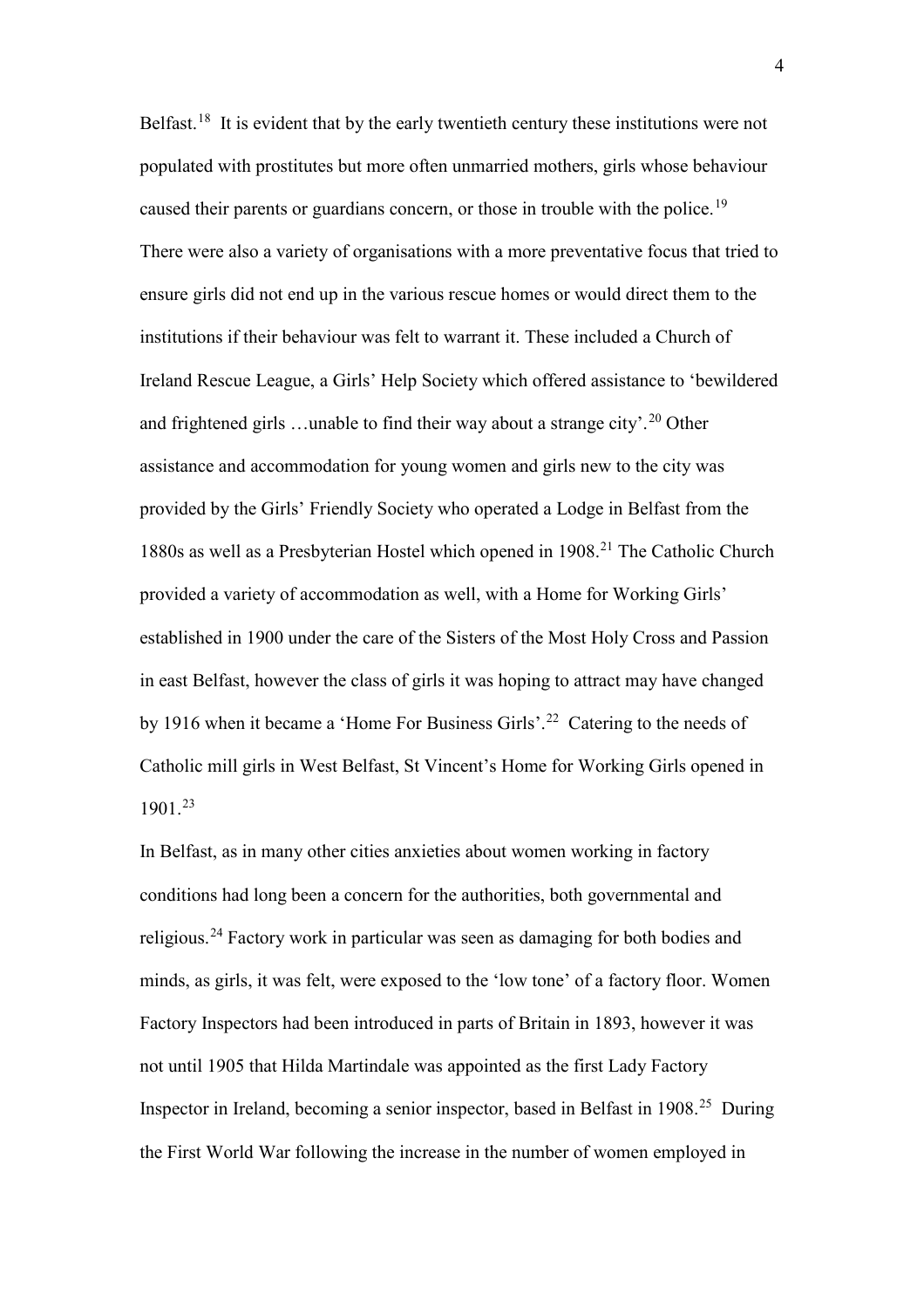industry and more particularly munitions, anxieties about the health of women and the nature of factory work increased.<sup>[26](#page-6-8)</sup> The Government responded to these concerns with the appointment of women welfare supervisors whose job it was to 'attend to the facilities, uniforms, health, efficiency and general welfare of the greatly expanded number of women in industry'.<sup>[27](#page-6-9)</sup> However, these welfare workers do not appear to have played a large role in Belfast factories. Arguably the slow integration of women inspectors in Belfast led to this situation. While Hilda Martindale and Mary Galway, the General Secretary of the Textile Operatives Society of Ireland, drew attention to the issues with physical working conditions and pay, a wider concern was not exhibited about welfare work within the factories and mills themselves.<sup>28</sup> Belfast both before and during the war years appeared to lack the level of welfare supervision within factories that existed in factories in other parts of Britain with religious and philanthropic organisations appearing to shoulder the responsibility for the moral welfare of working girls. <sup>[29](#page-6-11)</sup>

Many factory, warehouse and mill jobs were laborious and monotonous, and it was felt by those engaged in philanthropic work with girls that they had little opportunity to 'let off steam'. This increased the desire to alleviate boredom and to escape after work and encouraged involvement in 'dangerous' entertainments, which led a number of philanthropic organisations to provide places that girls could go to that offered an alternative to the public house, music hall and cinema. <sup>[30](#page-6-12)</sup> The Rev H.W. Stewart<sup>[31](#page-6-13)</sup>, Church of Ireland Rector of Knockbreda Parish Church in Belfast, explained at the Annual Meeting of the GFS Diocesan Lodge in Belfast in 1894 how the Lodge offered girls a 'refuge from the terrible temptations, which meet them too often in their places of business and always on the streets'. As he explained 'those who best knew the state of morals in the warerooms and mills knew the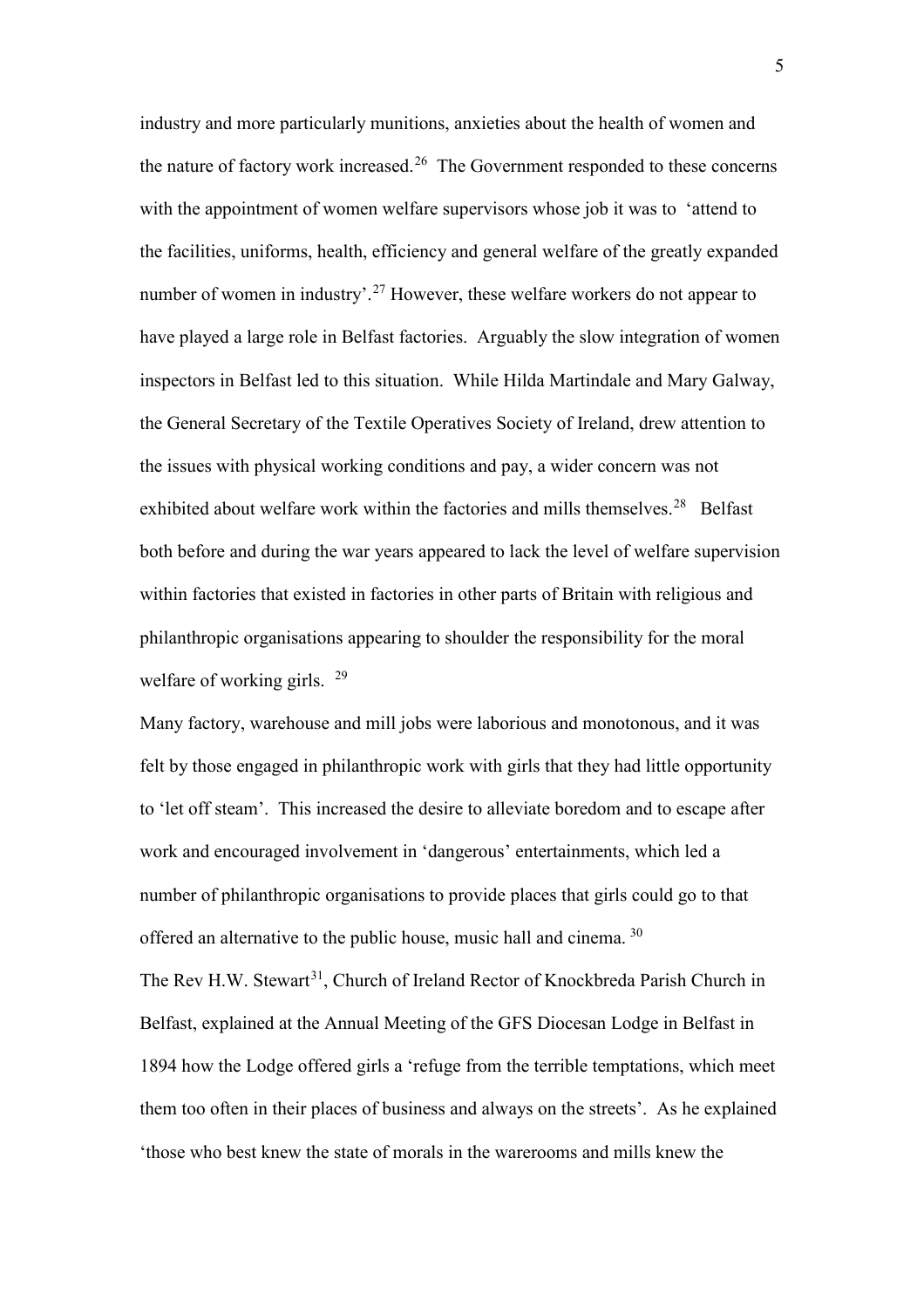<span id="page-5-0"></span>enormous importance, the priceless boon, […] to have a lodging in such a place as this'.[32](#page-6-14) Unusually, Rev Stewart appealed directly to the 'wealthy men of the city who employed female labour, who were streaming forth from their doors day by day tens or hundreds of girls, to have thought for them, to consider where they lodged, and how they spent their hours of recreation'. He continued:

<span id="page-5-2"></span><span id="page-5-1"></span>These girls need recreation. They had been working hard all day. If they were to be healthy, strong, intelligent, bright, happy workers they much shave suitable recreation. They should take are that they had such, and not thoroughly, carelessly, leave them to the weary strolling up and down the streets, amidst the foolish jesting and immorality that there abounded.[33](#page-6-15)

<span id="page-5-16"></span><span id="page-5-15"></span><span id="page-5-14"></span><span id="page-5-13"></span><span id="page-5-12"></span><span id="page-5-11"></span><span id="page-5-10"></span><span id="page-5-9"></span><span id="page-5-8"></span><span id="page-5-7"></span><span id="page-5-6"></span><span id="page-5-5"></span><span id="page-5-4"></span><span id="page-5-3"></span>However, as suggested above it does not seem as if many employers embraced the idea that they should provide recreation and preferred to leave this to voluntary bodies. The Belfast Female Mission, from the 1860s was providing classes for the instruction of the girls working in the mills, 'all of whom require much constant care, and watching and tending'. The Mission's Annual Meeting in 1872 further recorded how these girls were 'exposed to dreadful dangers in our warerooms and our factories. Who that meets them as they throng our streets, but must see the urgent need for wise counsel?<sup>[34](#page-6-16)</sup> Similar sentiments about the need to provide guidance and rest for those who had such laborious jobs continued to be expressed at the GFS Lodge annual meetings throughout the pre-war period and these concerns were also behind the formation of the Belfast Girls' Club Union (BGCU) in Belfast in 1908, the amalgamation of eight clubs formed in previous years. The first club, established in 1904, was supposedly started when 'the Hon. Ethel MacNaughton, who had been engaged in Settlement work in London, was walking down the Shankill one evening when she met a party of young girls, talking, singing and enjoying themselves in a rather rowdy way'.<sup>[35](#page-6-17)</sup> She spoke to them and invited them for tea and from this a Time and Talents Club was formed. By 1916 there were 24 affiliated clubs across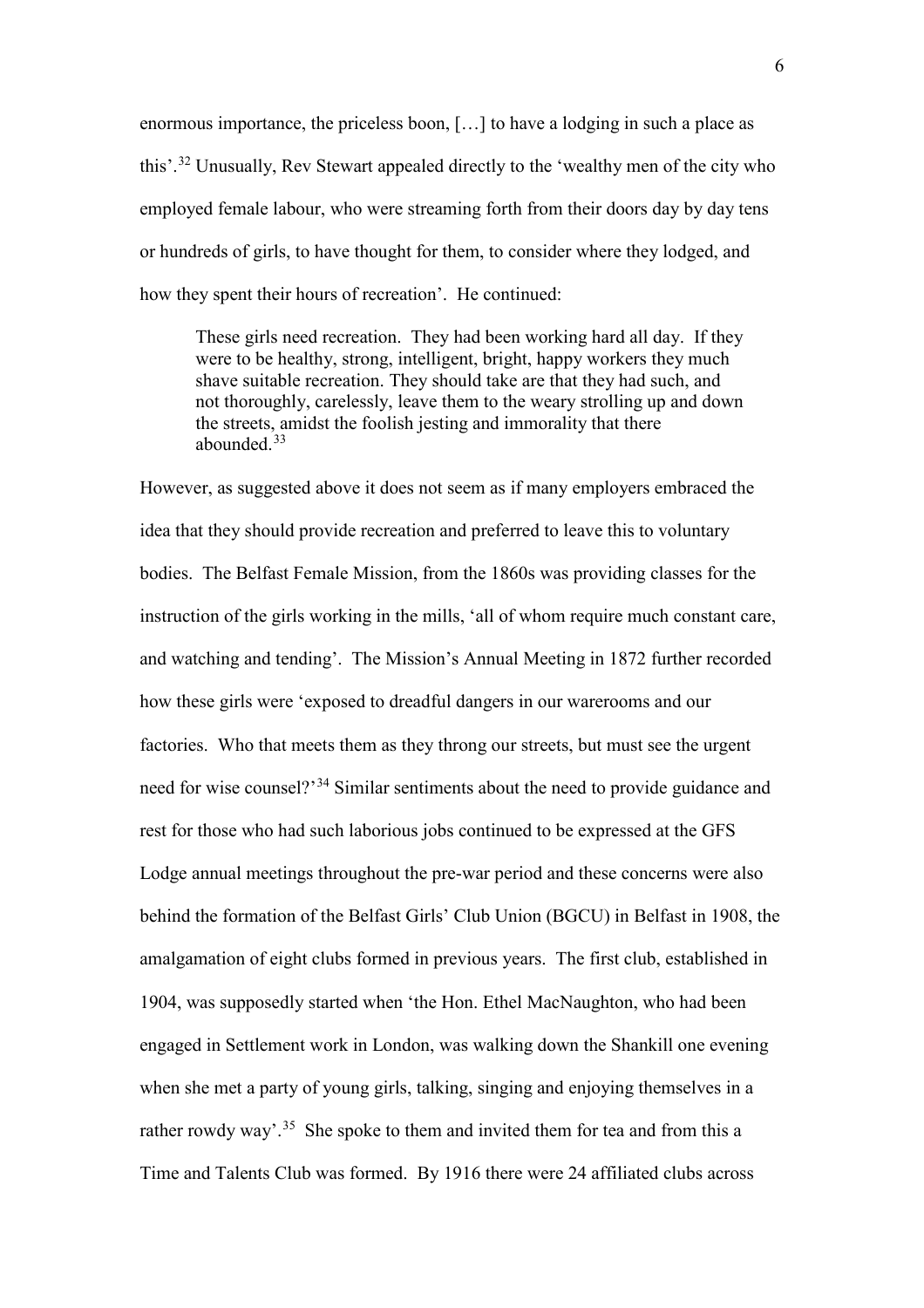<span id="page-6-28"></span><span id="page-6-27"></span><span id="page-6-26"></span><span id="page-6-25"></span><span id="page-6-24"></span><span id="page-6-23"></span><span id="page-6-22"></span><span id="page-6-21"></span><span id="page-6-20"></span><span id="page-6-19"></span><span id="page-6-18"></span><span id="page-6-17"></span><span id="page-6-16"></span><span id="page-6-15"></span><span id="page-6-14"></span><span id="page-6-13"></span><span id="page-6-12"></span><span id="page-6-11"></span><span id="page-6-10"></span><span id="page-6-9"></span><span id="page-6-8"></span><span id="page-6-7"></span><span id="page-6-6"></span><span id="page-6-5"></span><span id="page-6-4"></span><span id="page-6-3"></span><span id="page-6-2"></span><span id="page-6-1"></span><span id="page-6-0"></span>Belfast.[36](#page-6-18) A number of denominationally specific clubs were also established. The Presbyterian Women's Union founded in 1905 provided a room where a girls' club was held and classes were provided,  $37$  and the Catholic Church established its own separate clubs, including one as part of the Convent of Mercy on the Crumlin Road.<sup>[38](#page-6-20)</sup> In 1912, the *Irish Citizen[39](#page-6-21),* the Irish suffrage paper, carried a report about the BGCU explaining that most of its members worked in mills and factories for twelve hours a day and then had to return home to clean the house. It was then no surprise that they sought 'a little excitement after the long day's monotony, by walking the noisy, crowded streets, gazing into the flaring shop windows, or visiting low-class picture saloons'.<sup>40</sup> The BCGU was there to offer an alternative and keep girls from the temptations of the street. The belief in the need for charitable and religious organisations to offer such alternative entertainments for working girls continued thorough the war years. As the Rev William Park, minister of Rosemary Street Presbyterian Church in Belfast, a former Moderator of the Presbyterian Church in Ireland and an active member of a range of Church and philanthropic organisations,  $41$ speaking at the Annual meeting of the Belfast Midnight Mission in 1915 explained, 'the war would not change the passions and lusts that arose from evil and with these it was the duty of Christian people to earnestly contend<sup>, 42</sup>. The Church of Ireland Rescue League in 1916 continued to lament the lack of suitable entertainment for girls and how 'the only bright spots in many of our monotonous streets were the public houses, how then could it be any wonder that people gathered there?<sup>'[43](#page-6-25)</sup> Similarly in 1917, the Presbyterian magazine *Witness*, reported the opening of a new girls' club and explained how this was a way in which young girls could find social enjoyment and be protected from the dangers and temptations of the streets. The article explained: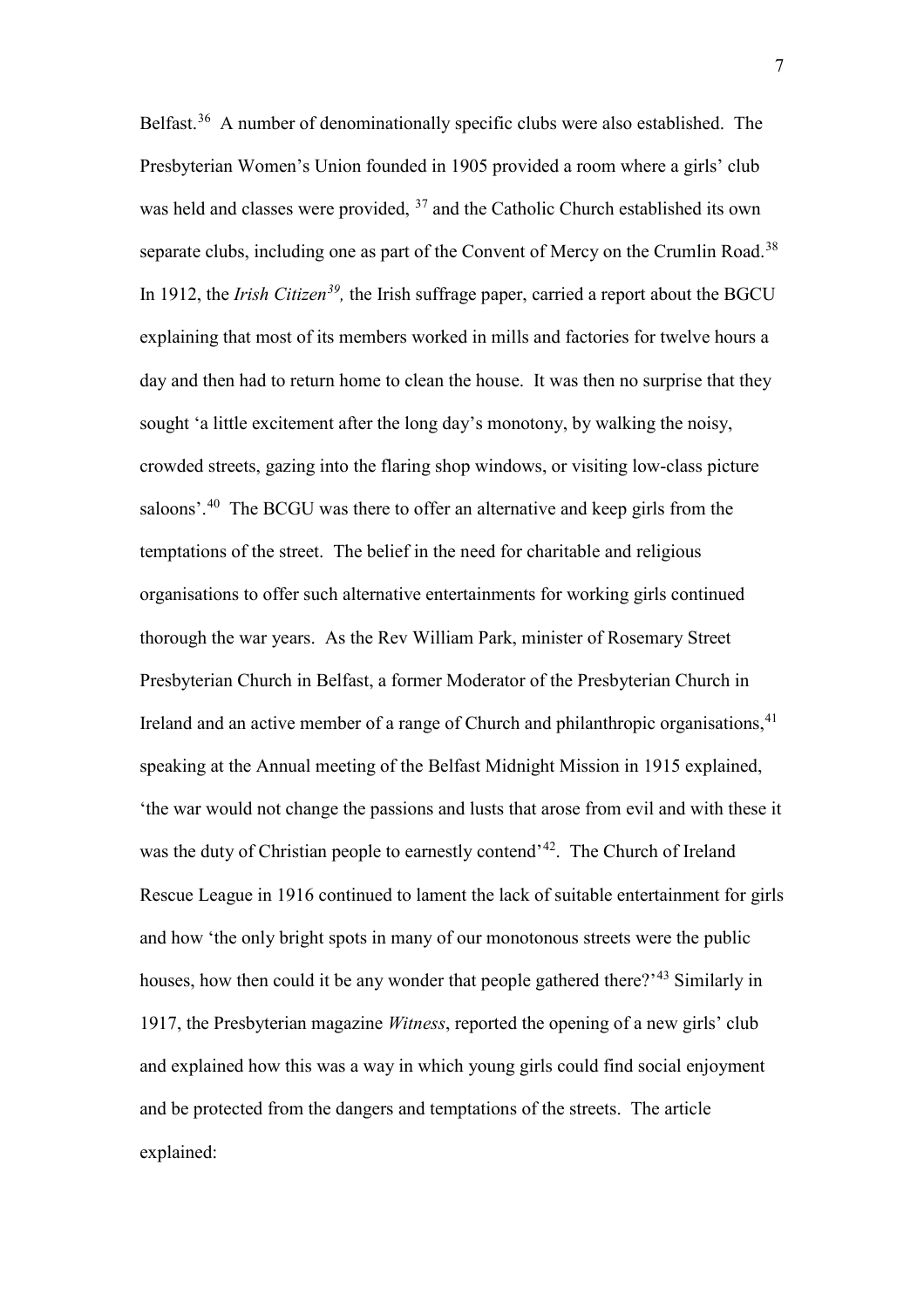<span id="page-7-0"></span>It is a fact that many young girls on account of the lack of home or other pleasant association patrol the streets in the evening and are thus liable to unsafe and unsatisfactory companionships. This club is one way in which young girls who are either strangers to the city or who find little comfort in their drab lives or association can be most carefully guarded or guided.<sup>[44](#page-6-26)</sup>

<span id="page-7-38"></span><span id="page-7-37"></span><span id="page-7-36"></span><span id="page-7-35"></span><span id="page-7-34"></span><span id="page-7-33"></span><span id="page-7-32"></span><span id="page-7-31"></span><span id="page-7-30"></span><span id="page-7-29"></span><span id="page-7-28"></span><span id="page-7-27"></span><span id="page-7-26"></span><span id="page-7-25"></span><span id="page-7-24"></span><span id="page-7-23"></span><span id="page-7-22"></span><span id="page-7-21"></span><span id="page-7-20"></span><span id="page-7-19"></span><span id="page-7-18"></span><span id="page-7-17"></span><span id="page-7-16"></span><span id="page-7-15"></span><span id="page-7-14"></span><span id="page-7-13"></span><span id="page-7-12"></span><span id="page-7-11"></span><span id="page-7-10"></span><span id="page-7-9"></span><span id="page-7-8"></span><span id="page-7-7"></span><span id="page-7-6"></span><span id="page-7-5"></span><span id="page-7-4"></span><span id="page-7-3"></span><span id="page-7-2"></span><span id="page-7-1"></span>The aim was to 'provide pleasant social evening for girls…where they can engage in games and other entertainments to attract them and brighten their lives'.[45](#page-6-27) Certificates of character, from employers, Churches or from time spent in a rescue home, would be required before admission and this it was felt would ensure that 'association will be safe for all'.[46](#page-6-28) There was ecumenical agreement on the need to supervise and curtail working class women's leisure time and across the denominations 'good character' was considered an essential requirement. . The necessity to prove good character and behaviour had a long tradition in the philanthropic work with girls. The Girls Friendly Society Lodge 'required girls to be of good character and therefore it was not possible to admit to lodges those who came without reliable references or whose appearance or account of themselves was unsatisfactory.<sup>'[47](#page-7-0)</sup> For those girls who were unable to provide certificates or references a period spent in a reform home would be one way of achieving these important documents. However, it is clear that the need for such a certificate of character was changing through the war years, and impacted directly on institutions that would have offered reform. At the 1921 Annual Meeting of the Edgar Home, it was discussed how the great unrest caused by the war had made itself felt in the Home and other similar institutions, leading to a reduction in the number of those 'who sought sanctuary within its walls.<sup>'[48](#page-7-1)</sup> It was believed that this was largely due to the ready availability of jobs in factories and the difficulty in obtaining domestic servants, which made it easy for situations to be obtained without a character reference. The number of girls continued to fall and it was suggested in the Annual Meeting of the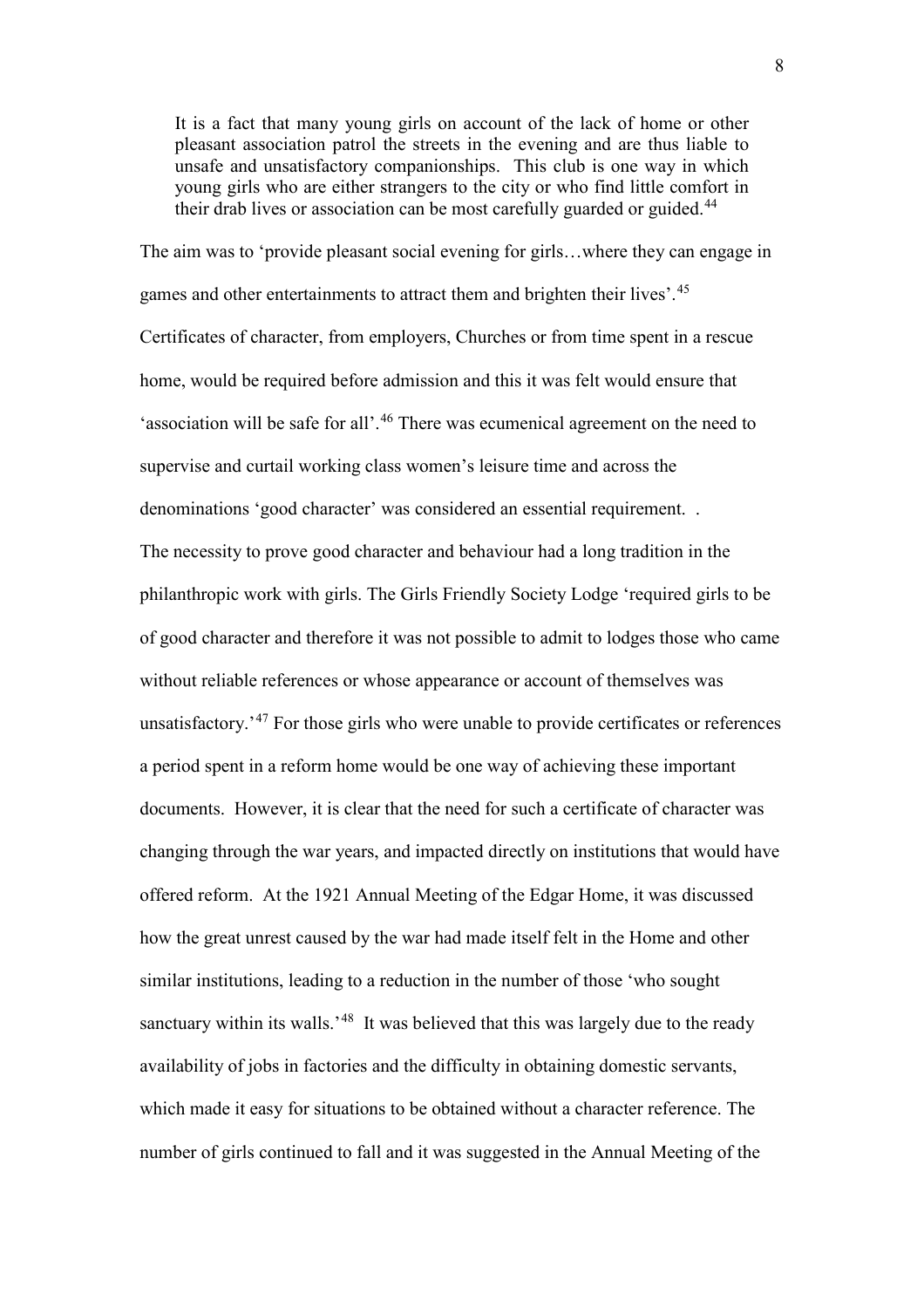<span id="page-8-7"></span><span id="page-8-6"></span><span id="page-8-5"></span><span id="page-8-4"></span><span id="page-8-3"></span><span id="page-8-2"></span><span id="page-8-1"></span><span id="page-8-0"></span>Edgar Home in 1923 that girls who previously may have gone into the Home having failed to get employment could now get jobs. However, it was suggested that these girls made very poor employees: 'the situations thus easily got are not kept and the girls run about from place to place, but it is only when compelled by poverty or disease that they can be induced to seek the shelter of a Home and listen to friendly advice'.[49](#page-7-2) Unfortunately for the Edgar Home, the impact of the war was lasting and the changes in employment and societal attitudes led to it closing its doors in 1926. There were fewer girls who had need of the Home to gain employment and those donating to the Home were also declining as greater importance was given to the role of preventative rather than reformist organisations in the post-war years.

<span id="page-8-26"></span><span id="page-8-25"></span><span id="page-8-24"></span><span id="page-8-23"></span><span id="page-8-22"></span><span id="page-8-21"></span><span id="page-8-20"></span><span id="page-8-19"></span><span id="page-8-18"></span><span id="page-8-17"></span><span id="page-8-16"></span><span id="page-8-15"></span><span id="page-8-14"></span><span id="page-8-13"></span><span id="page-8-12"></span><span id="page-8-11"></span><span id="page-8-10"></span><span id="page-8-9"></span><span id="page-8-8"></span>Allied with concerns about providing suitable alternative entertainment for girls, the immediate pre-war years saw growing fears about the White Slave Trade. While the realities of the White Slave Trade are questionable, it clearly aroused public concern and strengthened the cause for tighter 'protective' controls on young women particularly in travel. It reflected the 'fears generated by the changing role of women, domestic and international migration and rapid urban industrial growth'.[50](#page-7-3) The idea that young women were being taken against their will created the image of women as helpless and in need of protection. It maintained the idea of women being seduced and forced to engage in sexual activities and increased the need for vigilance and social control of those felt to be at greatest risk.<sup>51</sup>

<span id="page-8-37"></span><span id="page-8-36"></span><span id="page-8-35"></span><span id="page-8-34"></span><span id="page-8-33"></span><span id="page-8-32"></span><span id="page-8-31"></span><span id="page-8-30"></span><span id="page-8-29"></span><span id="page-8-28"></span><span id="page-8-27"></span>Belfast, like many other British cities, was a city of immigrants, the majority of whom had travelled relatively short distances. In 1911, 78 per cent of the population had been born in Belfast or Counties Antrim or Down in which Belfast was situated. Eleven per cent came from other Ulster counties and only 3 per cent from other parts of Ireland. What does set Belfast aside from other British cities is the small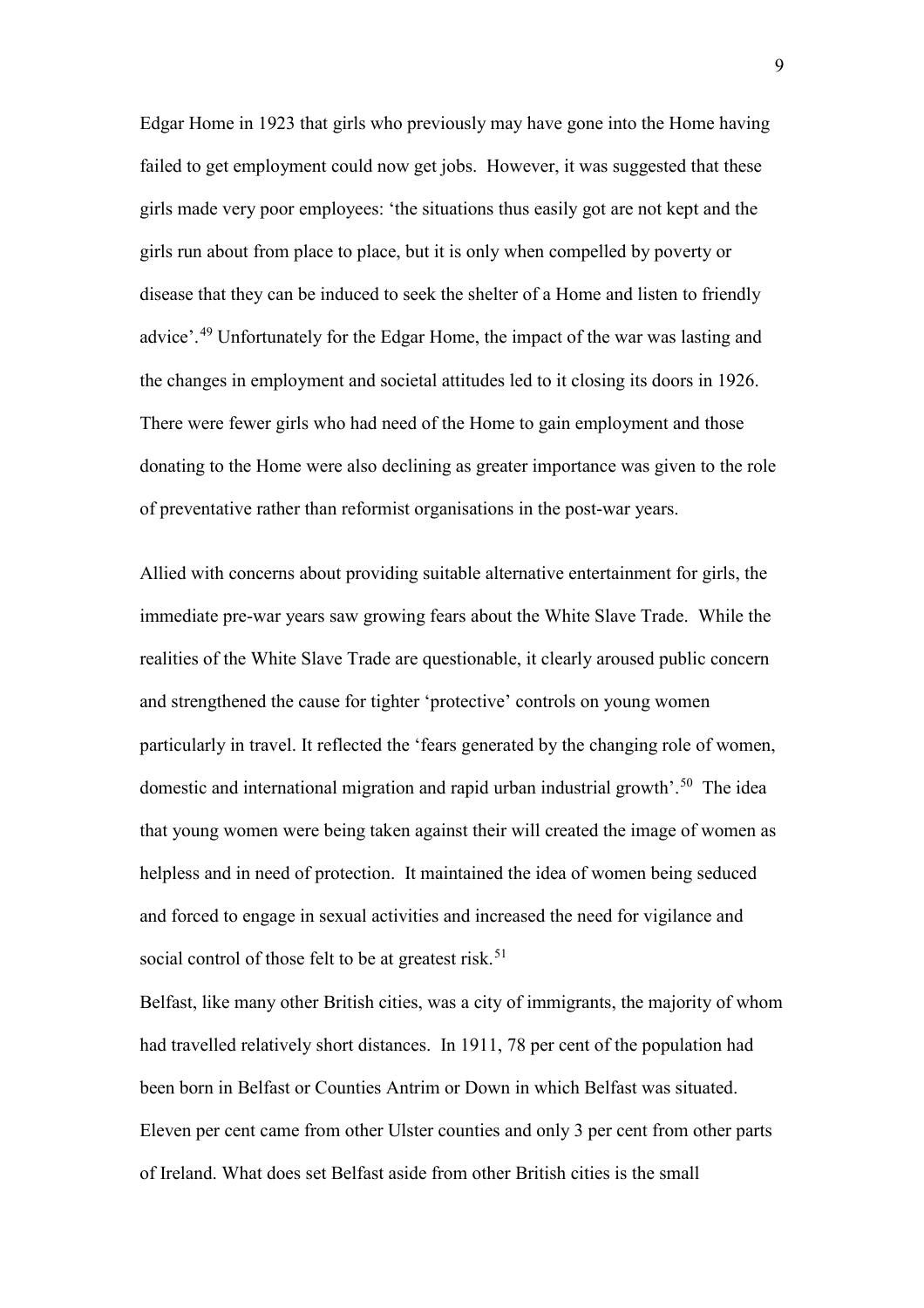<span id="page-9-5"></span><span id="page-9-4"></span><span id="page-9-3"></span><span id="page-9-2"></span><span id="page-9-1"></span><span id="page-9-0"></span>percentage who had been born elsewhere in the UK, just over 7 per cent, and only 0.8 per cent of the population came from outside the United Kingdom.[52](#page-7-5) Migrants had travelled small distances often from rural areas and the high number of young women, 56 per cent of the 20-24 age group in 1911, gave an added impetus to discussions about White Slavery and the vulnerability of young women in a large city. It would appear that in Belfast however, the references to the White Slave Trade were more focused on the dangers of the city, rather than the media portrayal of girls drugged and abducted to foreign brothels.<sup>[53](#page-7-6)</sup> Samantha Caslin-Bell demonstrates a similar situation in Liverpool, however, where Belfast differs from Liverpool and other British cities as well as Dublin is that vigilance associations did not become established in the early twentieth century.<sup>54</sup>

<span id="page-9-13"></span><span id="page-9-12"></span><span id="page-9-11"></span><span id="page-9-10"></span><span id="page-9-9"></span><span id="page-9-8"></span><span id="page-9-7"></span><span id="page-9-6"></span>The 1880s saw a number of social purity groups established concerned with campaigning on a variety of issues relating to sexuality and behaviour. The two major groups were the White Cross Army and the National Vigilance Association (NVA).[55](#page-7-8) Branches of these organisations were established across the British Isles, including Dublin where a Church of Ireland Purity Society was established in 1885 followed by a Dublin White Cross Vigilance Association and the two societies were amalgamated soon after.<sup>[56](#page-7-9)</sup> While there were a number of calls to establish similar organisations in Belfast, this does not appear to have happened. The *Belfast Newsletter* in August 1891 reported that a meeting had been held whereby it was unanimously agreed to 'inaugurate a branch of the National Vigilance Association for Belfast. The object of the association is the suppression of vice and crime and the protection of girls and women'.[57](#page-7-10) Mr Coote of the London NVA visited Belfast the following month with the purpose of 'stirring up into more vigorous action the local committee'.[58](#page-7-11) This does not seem to have been particularly successful and there is no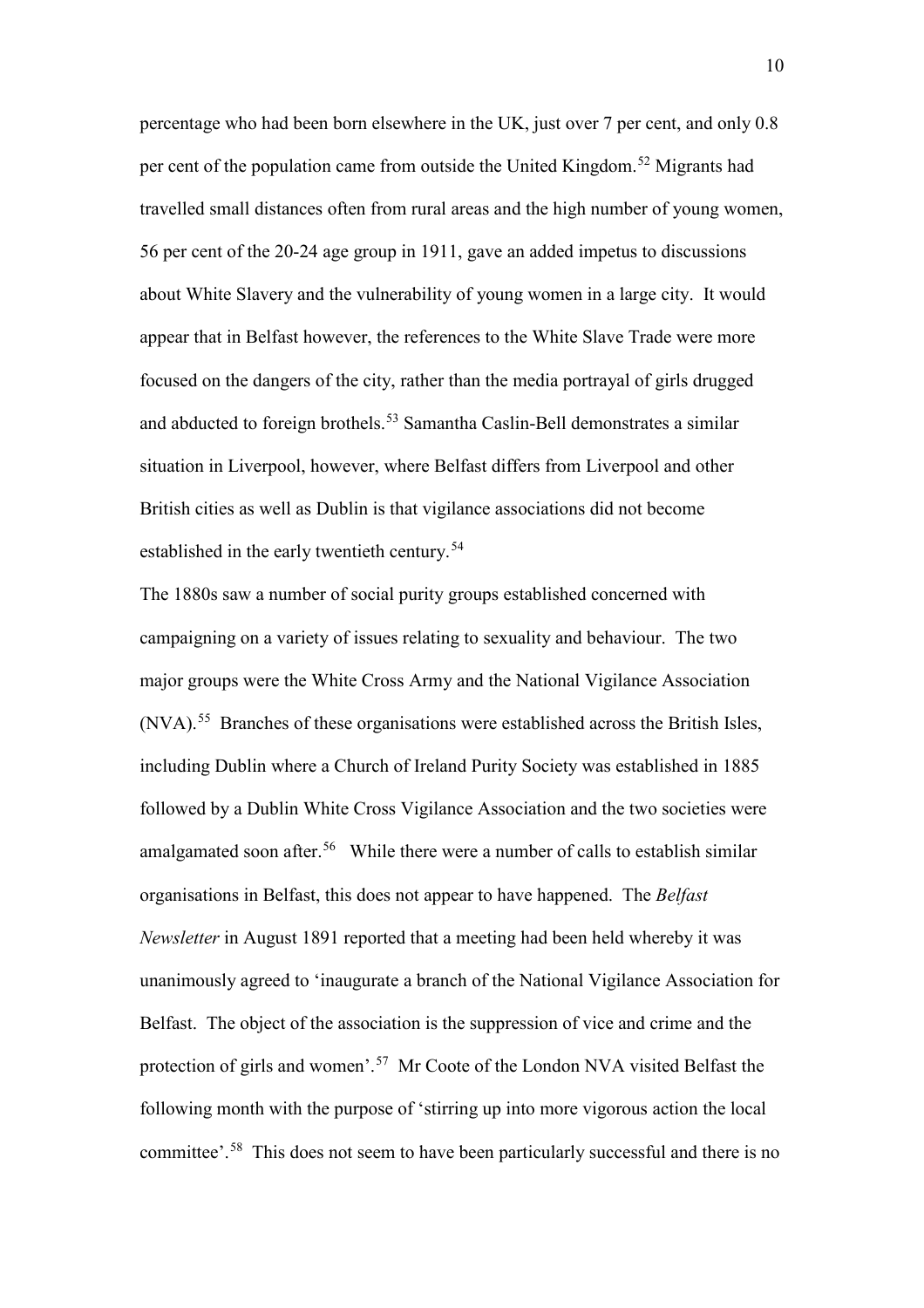evidence for the activities of any such vigilance committee in Belfast. This is not to say that the concerns of the vigilance organisations did not exist in Belfast or that what was considered to be 'vigilance' activity did not take place, however, it was carried out through the pre-existing rescue and preventative religious and charitable organisations.[59](#page-7-12) 

The Annual Reports of the Belfast Midnight Mission, which went out onto the streets at night to try and persuade women to enter their rescue house, refer to their work as 'vigilance' work from the 1890s.<sup>[60](#page-7-13)</sup> From 1913 onwards the Girls Friendly Society in Belfast also apparently had two workers engaged in 'vigilance work' and the Annual Meeting of the GS Diocesan Lodge in 1916 recorded how the money collected for this work had come to an end but it was felt that they should 'not cease their work at present at such a critical stage'.[61](#page-7-14) Also in operation by 1913 was a Girls Help Society who directed girls to its shelter and did not require the references the GFS did.<sup>[62](#page-7-15)</sup> The focus of this vigilance work was not targeting brothels or those engaged in prostitution as elsewhere, but rather the working girl who needed guidance and who was without friends in the city. As suggested above the GFS expressed particular concerns about girls coming to the city and the threat of the White Slave trade. At the Annual Meeting of the GFS Diocesan Lodge in 1913 the Rev TG Collins, Church of Ireland Rector of St. James, Belfast who went on become Dean of Belfast and Bishop of Meath, articulated the view that:

It was appalling to think that girls might come up from country parts without knowing the dangers of a great city. They were placed within reach of unscrupulous men or women who would bring them to lodgings where they would soon fall into bad company to say the least of it.<sup>[63](#page-7-16)</sup>

Hariot, Lady Dufferin, Dowager Marchioness of Dufferin and Ava, expressed similar concerns at the same Annual Meeting. She hoped that 'revelations about the White Slave Trade would urge their own workers to greater efforts in promoting welfare and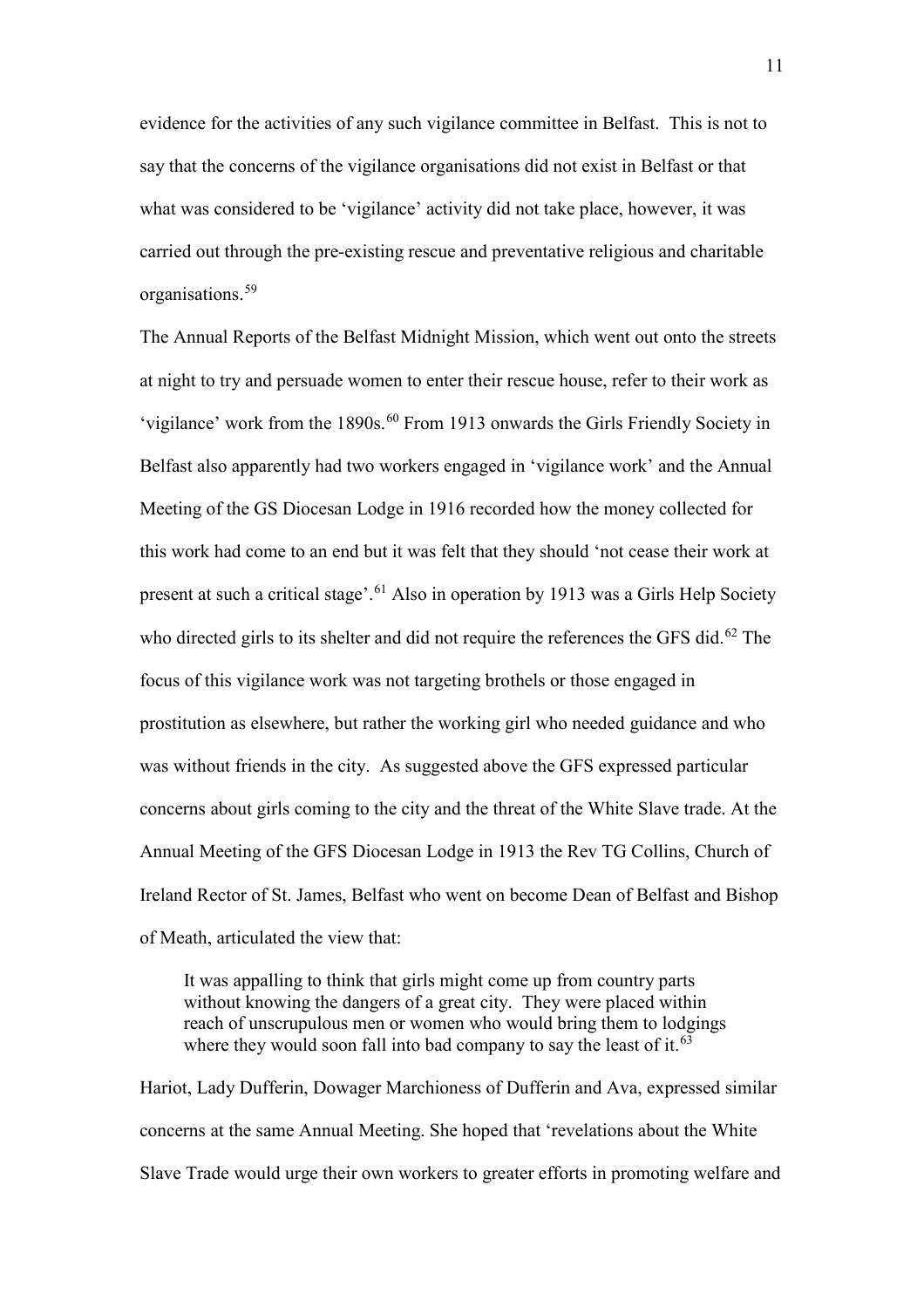safety of their members'.<sup>[64](#page-7-17)</sup> Clearly exercised about the subject Lady Dufferin spoke of her concerns at the Annual Meeting of Belfast Midnight Mission in the same year and explained that:

…few had any idea of the widespread nature of this evil, or often callous cruelty, ingenuity of wickedness with which the trade was carried on. It was with perfect horror that they thought of those inhuman men and woman who, influenced by greed, entrapped innocent girls and forced them into a life of misery ending in an early death.[65](#page-7-18)

She felt that it was therefore of the utmost importance that in Belfast they should 'strive to cleanse the streets to purify their little corner of the world, to save girls from falling and rescue those that had fallen'.<sup>[66](#page-7-19)</sup> The Committee of the Edgar Home also recorded its support of the Bill to stop the White Slave Trade. It was felt that 'much more might be done by those in authority in the State to prevent innocent girls being decoyed away and ruined'.<sup>[67](#page-7-20)</sup> Obviously the debates surrounding the introduction of the Criminal Law Amendment Act, known as the White Slave Act in 1912 added to the concerns and as Maria Luddy suggests, the image of a vulnerable girl needing protection was furthered.[68](#page-7-21)

The advent of the First World War saw the continuation and development of the image of the vulnerable girl who needed protection and guidance. The absence of vigilance associations and the importance of religious and charitable organisations in 'vigilance' work took on added resonance and altered the way in which the issues generated by the war were dealt with in Belfast. As suggested above, Belfast had a long tradition of young women on the streets at night, and had in place a variety of organisations who were attempting to offer alternative entertainments, safe accommodation or the chance to regain lost respectability. While the numbers employed did increase, this was not so dramatic as elsewhere.<sup>[69](#page-7-22)</sup> Belfast also arguably had been under a period of extreme political unrest and pressure in the years leading up to 1914 that may have tempered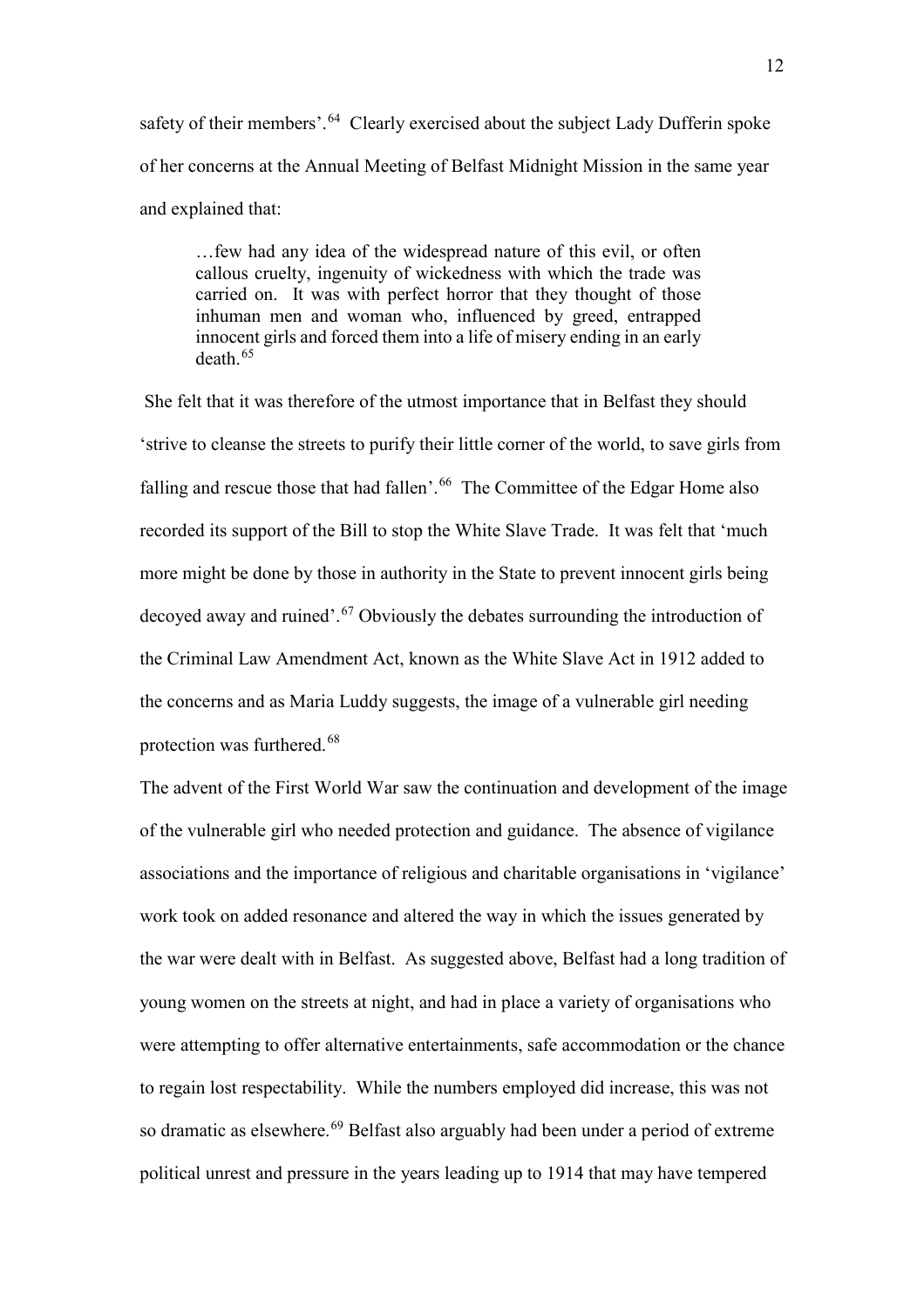the impact of the outbreak of war. However, the presence of large numbers of soldiers across Britain and Ireland generated concerns about the behaviour of young women on the streets at night and their interactions with soldiers. In response Women Patrols were established and by October 1915 there were over two thousand women patrols in 108 places in Britain and Ireland.<sup>[70](#page-7-23)</sup> Their establishment was prompted by fears surrounding what was termed 'khaki fever' where 'young women, it seemed, were so attracted to men in military uniform that they behaved in immodest and even dangerous ways.'[71](#page-7-24) Angela Woollacott has demonstrated how the discourse surrounding khaki fever 'showed the first world war as a climactic time of concern about young women's social and sexual behaviour'.<sup>[72](#page-7-25)</sup> As she further suggests, this echoed previous concerns but was 'exacerbated by the excited atmosphere of the war'. $73$ 

It is evident that the scenes associated with khaki fever in England were believed not to be found in Ireland<sup>74</sup>, as the *Irish Citizen* contended, Ireland was not:

so directly under the influence of the militarist wave as in England, this country has not manifested any such scenes of pernicious "enthusiasm" for the troops on the part of the girls as was seen in England.<sup>[75](#page-7-28)</sup>

Similarly, the *Irish Times* in 1915 reported how girls in Belfast had not 'gone off their heads about soldiers as was the case in English cities'.[76](#page-7-29) Nonetheless, Patrols were set up in 1915 in both Belfast and Dublin under the aegis of the National Union of Women Workers' (NUWW) and a group of 'anti-prostitution vigilantes' operated in Cork between 1917-18.[77](#page-7-30) In other British cities these patrols were organised by two separate organisations, the NUWW and the Women Police Volunteers (WPV, renamed the Women Police Service in 1915).<sup>[78](#page-7-31)</sup> Conflict arose between the various groups organising the Patrols, as some desired a professional female police force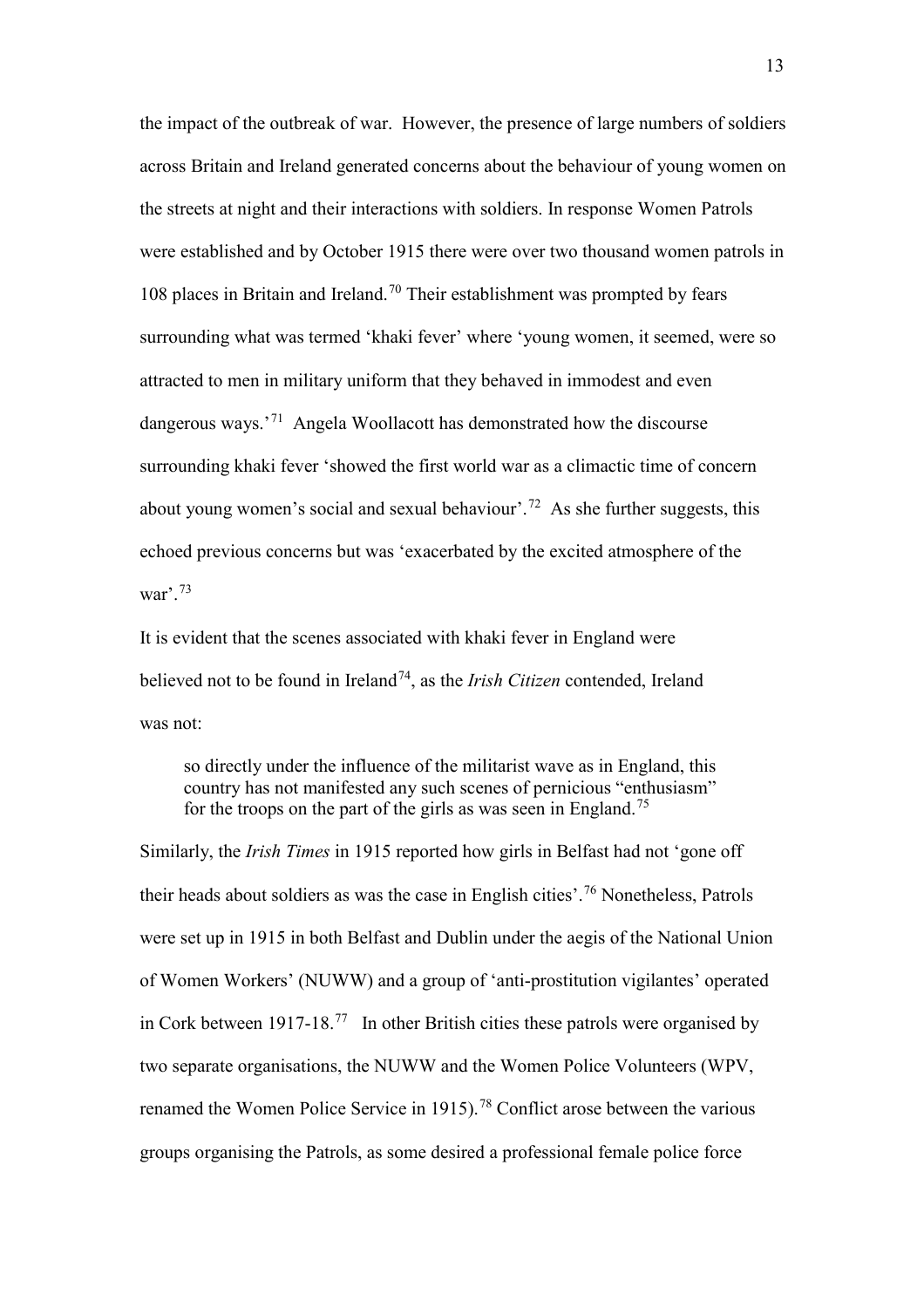rather than voluntary female patrols and the historical debate has focused on how these wider aims were compromised or altered as the war progressed.<sup>[79](#page-7-32)</sup> These differences of opinion can be seen in the arguments of the *Irish Citizen* concerning the setting up of patrols in Ireland. As it was felt that the situation in Ireland regarding 'khaki fever' was not as severe as in England, they could resist the hasty establishment of patrols and hold out for the organisation of professional female police. The fear was also expressed that if the patrols failed they would be used as an example of female incapacity and would hinder the development of a female police force. [80](#page-7-33)

While both the NUWW and WPS differed in how they saw the role of women in the police force, they did agree on the need for properly trained women officers and a distancing from voluntary charitable work. $81$  However, while the NUWW 'disclaimed rescue work in an attempt to dissociate itself from female philanthropy', there existed in Belfast close connections between rescue and reform work and the Women Patrols, particularly in the personnel involved.<sup>[82](#page-7-35)</sup> An appeal for women to join the Belfast Patrol in 1918, explained that what was needed were 'women of tact and judgement with kindly sympathetic powers of discrimination and observation with some experience of work amongst girls'.<sup>[83](#page-7-36)</sup> This is in contrast to the situation elsewhere with the NUWW in 1915 rejecting an applicant for patrol work as she had previously been employed as a police court missionary, which 'defined her as a rescue worker'. <sup>[84](#page-7-37)</sup> This is also in contrast to the situation in Dublin where Paŝeta has shown that the majority of the organisations which formed the Patrol's joint Committee 'were overwhelmingly drawn from the reformist rather than the overtly rescue and religious wings of the broader philanthropic movement'.<sup>[85](#page-7-38)</sup> Maria Luddy has also shown how the Patrols in Dublin were firm in their declaration that they were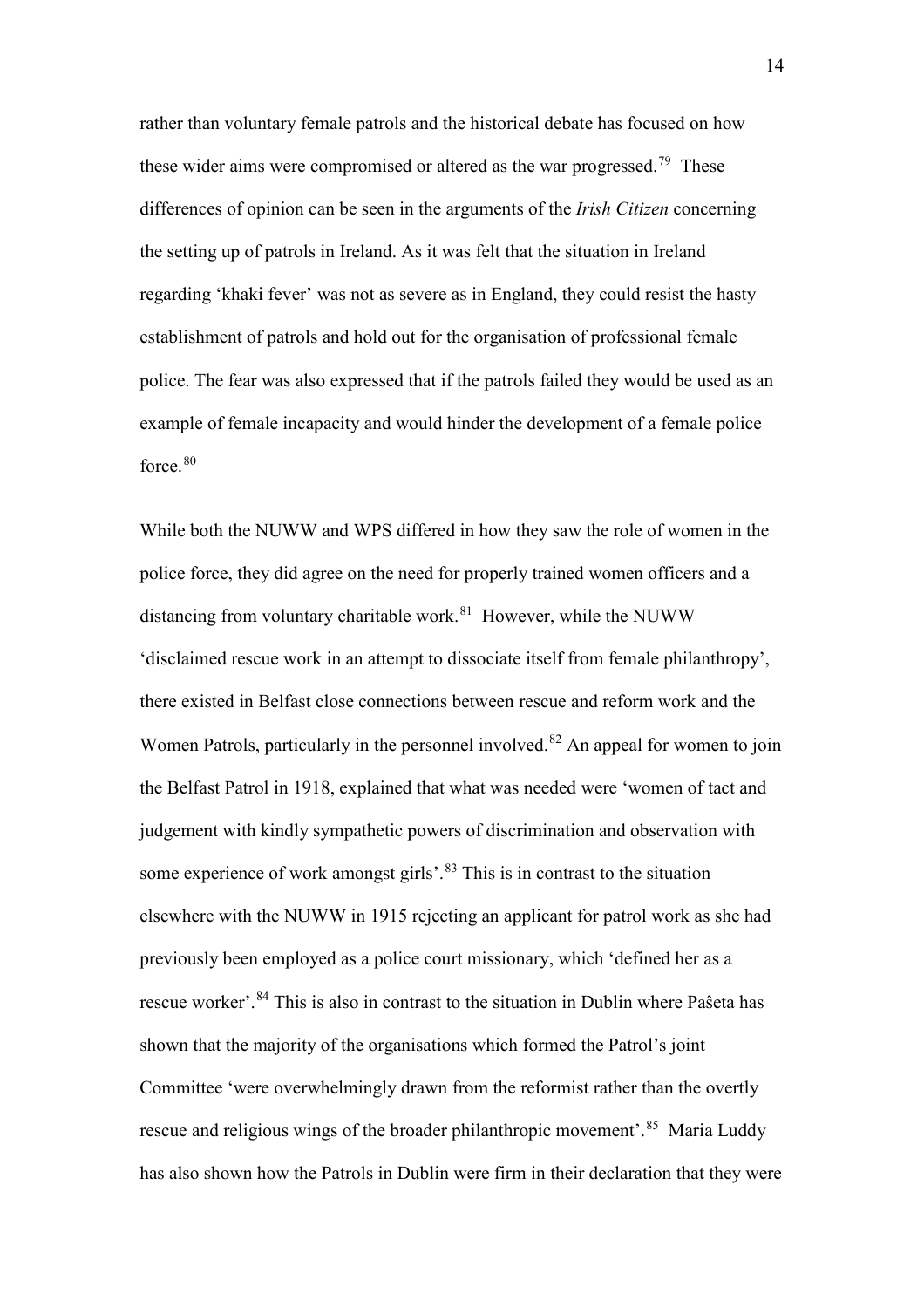not engaged in rescue work, but that their work was 'purely preventative'.<sup>[86](#page-8-0)</sup> This distinction was clearly not rigidly adhered to in Belfast with a number of those involved in the establishing the women's patrols also engaged in running voluntary organisations designed to rescue and reform women and girls. The lack of a social purity or reformist tradition in Belfast and the strength of the religious philanthropic rescue tradition appears to have influenced the development of the Patrols in Belfast and the volunteers involved. Miss Elizabeth Curran, who attended the Annual Meeting of the Edgar Home in 1916 to discuss her role in organising Patrols, <sup>[87](#page-8-1)</sup> was also a deaconess with the Methodist Belfast Central Mission and was also involved in the Church of Ireland Rescue League. She went on to become a probation officer in Belfast after the war and was active in a number of voluntary organisations, including the Church of Ireland Moral Welfare Society.<sup>88</sup> Her work in the Women's Patrols was described as bringing 'strength of courage and that wide knowledge of human nature and tolerant kindness that makes her work invaluable'.<sup>[89](#page-8-3)</sup>

This career transition from working with voluntary organisations involved in moral reform and rescue work to employment in a government funded professional role in the post-war period has been identified as a common experience for many middleclass women involved in Women Patrols.[90](#page-8-4) Allied with the growing professionalization of social work, the emergence of official policewomen in the post-war period was also intimately associated with Women Patrols.<sup>[91](#page-8-5)</sup> In Belfast this was also closely related to having experience in rescue work in the pre-war period. Jane Bell, who was one of the first official paid policewomen in Belfast in 1918 and worked with the Women Patrols, (she is shown along with Mary Fallon, her Catholic counter-part, in a photograph of the Women Patrol in the *Belfast Telegraph* in October 1918) exemplifies this connection. Bell had trained as a Deaconess in the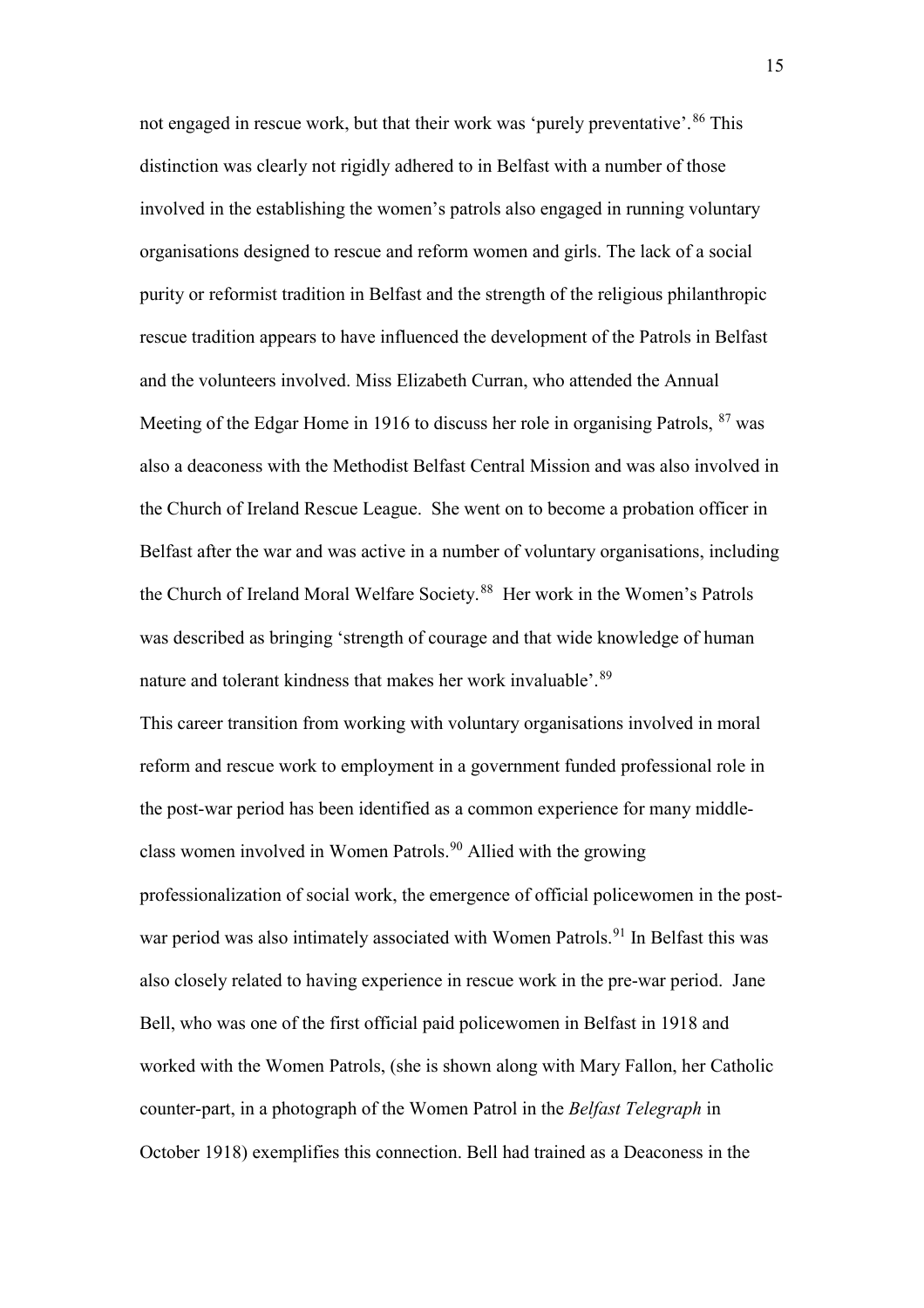Presbyterian Church in 1912 and had been involved in running the Presbyterian Girls' Hostel in Belfast before resigning to join the Royal Irish Constabulary in 1918.<sup>[92](#page-8-6)</sup> She transferred to the Royal Ulster Constabulary in 1922 and while working as a policewoman continued to work with destitute girls and prisoner reform.<sup>[93](#page-8-7)</sup> The work of the Patrols was also discussed at meetings of a number of the rescue and religious organisations by women who were involved in both the patrols and these philanthropic organisations. At the 1915 Edgar Home annual meeting, Mrs JC White, wife of the High Sheriff of Belfast and a member of the Belfast Women Patrol by  $1918<sup>94</sup>$  $1918<sup>94</sup>$  $1918<sup>94</sup>$  reported that she was at present working on a scheme for women patrols. The work of these patrols, she felt, would lessen the necessity for institutions such as the Edgar Home in the future.<sup>[95](#page-8-9)</sup> At the annual meeting of the next year Elizabeth Curran detailed the preventative work of the patrols and the necessity of such efforts.<sup>[96](#page-8-10)</sup> The connection between the work of a rescue and reform home such as the Edgar Home and the work of the Patrols, indicates that those involved in the Patrols saw their work as more than simply preventative. As Paŝeta has suggested, there is much less known about the Belfast Patrol in comparison with the Dublin Patrol and it appears that while they started in 1915, by 1916 they appeared to have stalled.<sup>[97](#page-8-11)</sup> This is given further credence by the comments made by the Hon. Mrs Ethel McNaughton (who was also involved in the BGCU) at the Church of Ireland Rescue League Annual Meeting in 1916 that Belfast would benefit from the women's patrols which were organised across England.<sup>[98](#page-8-12)</sup> They appear to have been revived by 1917 and in 1918 Curran, spoke at a conference held under the auspices of the Presbyterian Church Social Service Committee in 1918, where she appealed to the ladies of the Church 'to give them all the assistance in their power because this was truly a woman's work'.<sup>[99](#page-8-13)</sup>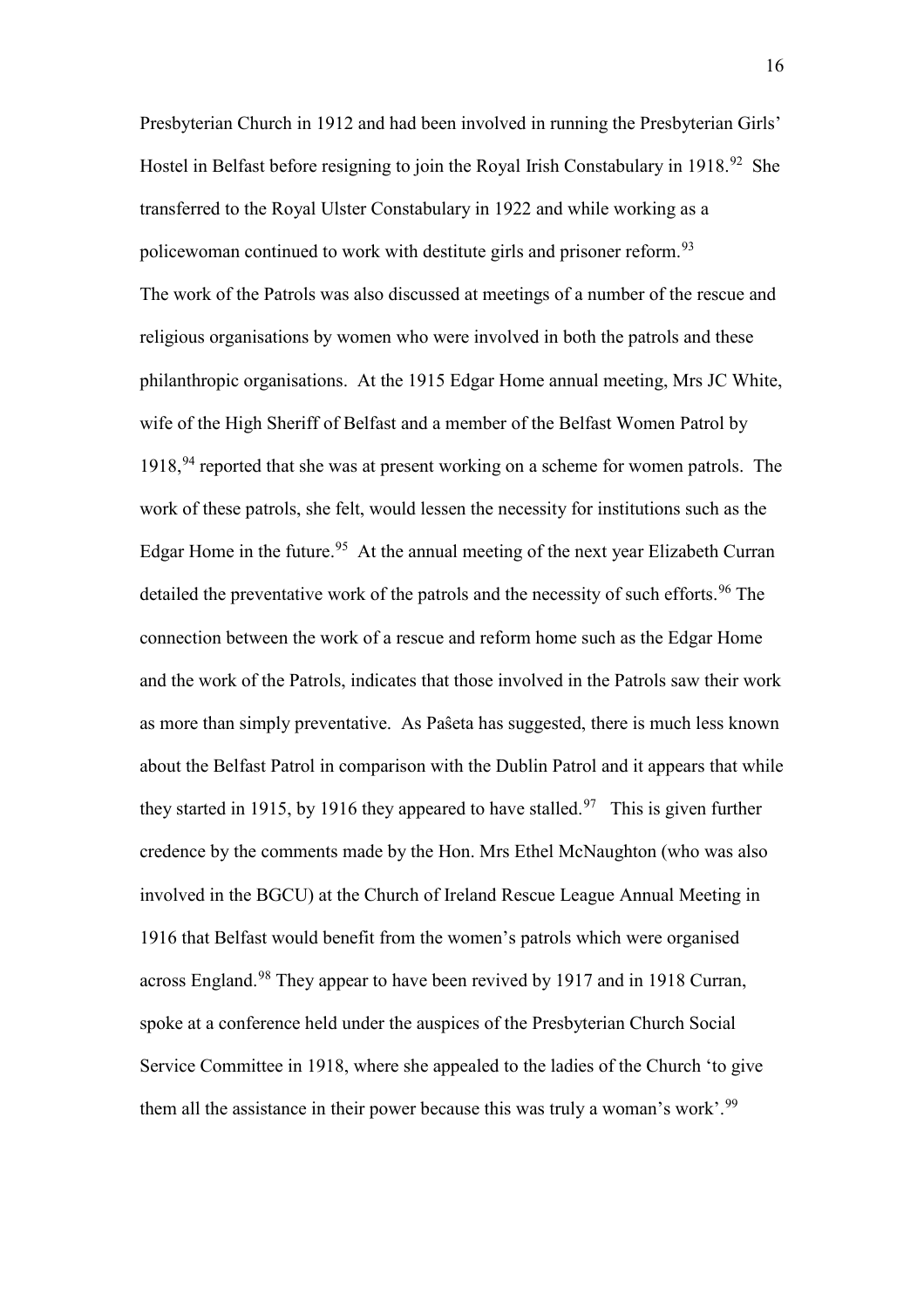Populated by women from philanthropic backgrounds, the Belfast Patrols bore limited resemblance to the description of them as 'female vigilantes…[patrolling] red-light districts to prevent prostitutes plying their trade'.<sup>100</sup> Rather, the members of the Patrol described their work in very different terms. One newspaper article on the Patrols in 1918 described their focus of concern as being with 'young and innocent girls whose only faults may be high spirits and love of fun which they seek in our streets, having nowhere else to go and, therefore maybe in danger.<sup>'101</sup> The methods employed by the Patrols were also similar to those used in rescue work; as they had no powers to arrest or caution they relied on persuasion, giving advice and the 'sheer persistence of their presence'.[102](#page-8-16) The rhetoric employed in Belfast concerning the patrols also reflects the language of Christianity, expounding ideas of rescue and redemption, where 'a bright, patient, all-forgiving hopefulness [is] brought to bear upon even the "black sheep". Another chance, a gentle word of warning, and untiring watchfulness are the methods employed'.[103](#page-8-17) These descriptions formed part of a large feature in the Woman's Column of the *Belfast Telegraph* dedicated to the work of the Women Patrol in Belfast, which characterised it as 'God's work', which further served to emphasise their religious basis.

One clear way of meeting these needs was in directing girls to suitable clubs and societies, which as discussed above, would offer alternatives to immoral distractions on the streets. It was felt that in time, and as the patrol workers became better known, girls would actively come and seek help and guidance.<sup>[104](#page-8-18)</sup> Girls who might be tempted to lower their standards would see the Patrols, realise the error of their ways and be saved from harm.[105](#page-8-19) Dr Marion Andrews, speaking about the work of the Women Patrol movement at a conference in February 1917 in Belfast, organised by the Conference of Women's Workers to consider the best means of co-ordinating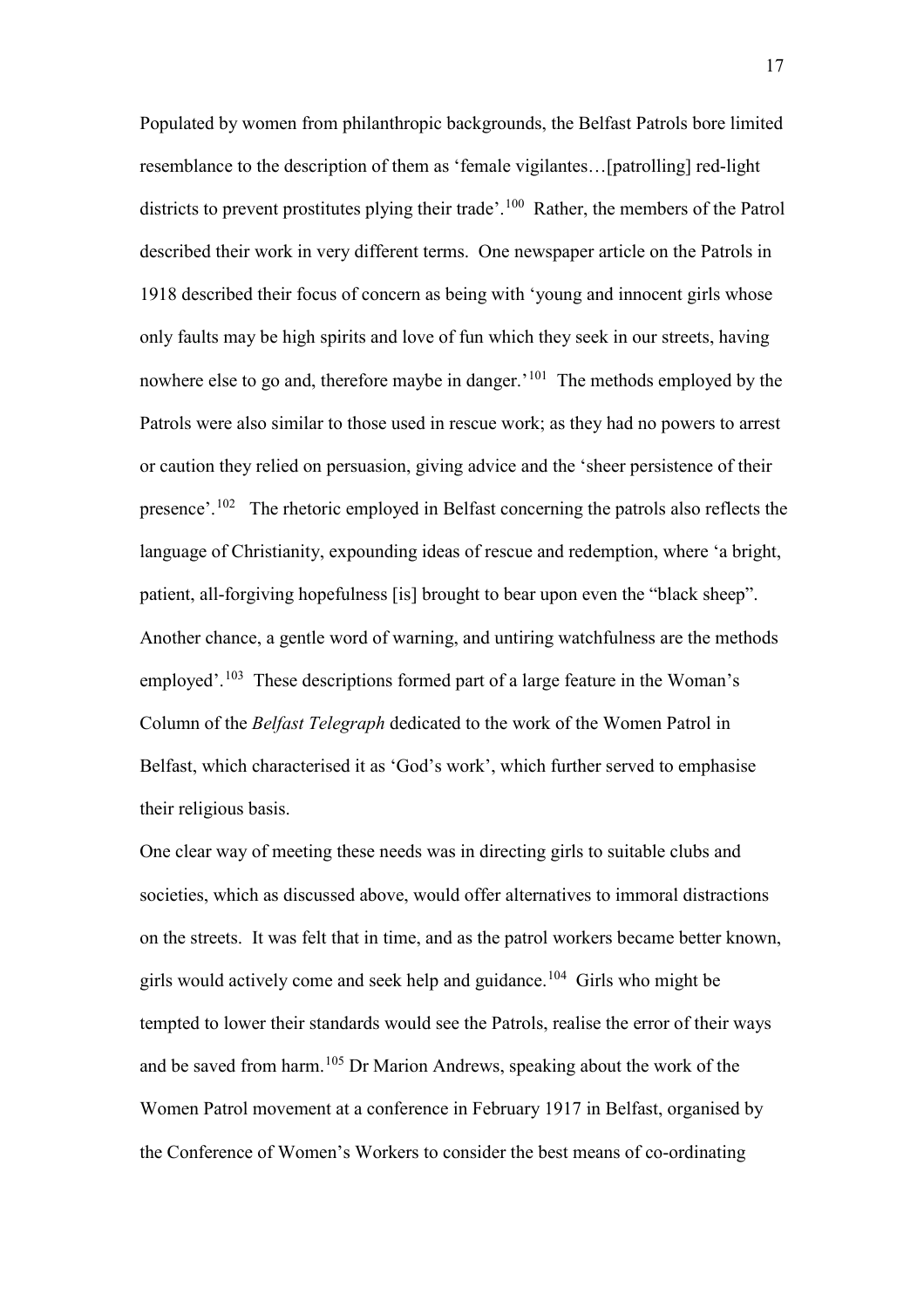women's temperance and social work in Ulster, suggested the aim was to check on the conduct on the part of the girls that might not be very harmful but yet might lead to worse things.<sup>[106](#page-8-20)</sup> The priority of the Belfast patrols was therefore not punitive, but had not only a preventative role but a rescue and reform agenda too. The hope of the Patrols was that if 'even one here and another there was saved from going into the abyss of utterly wasted lives it is worth a lifetime of work'.[107](#page-8-21)

It is unclear how many women were involved in the Belfast Women Patrol. Miss Curran in 1918 described the work of the Patrols and said there had been fifty patrols in one month<sup> $108$ </sup>. A newspaper report from earlier in 1918 referred to fifty volunteers in Belfast, however this number may have been exaggerated, or referring to the number of patrols rather than actual numbers of women, as an image of the Belfast Women Patrol Workers from October 1918 is of nineteen women.<sup>[109](#page-8-23)</sup> The Patrols did, however, have a more direct relationship to the police than other rescue workers.[110](#page-8-24) They went on 'appointed beats in couples' carrying a card signed by the Commissioner of Police. They were to be 'plainly and suitably dressed' and they were to 'wear a badge and have a little book of simple rules'.<sup>[111](#page-8-25)</sup> One of the interesting differences between the Patrols in Dublin and Belfast was the concern in Dublin that patrols were religiously mixed, consisting of one Catholic and one Protestant woman.<sup>[112](#page-8-26)</sup> Although one quarter of the population of Belfast in 1914 was Catholic, there does not appear to have been the same concern about the requirement for religious equality. Paŝeta suggests that the lower profile of the Belfast Patrol may have 'reflected the difficulty in enforcing such denominational strictures'.<sup>[113](#page-8-27)</sup> However, the detailed newspaper feature on the Belfast Patrols in October 1918 does not mention this issue and it may well simply reflect the strong tradition of female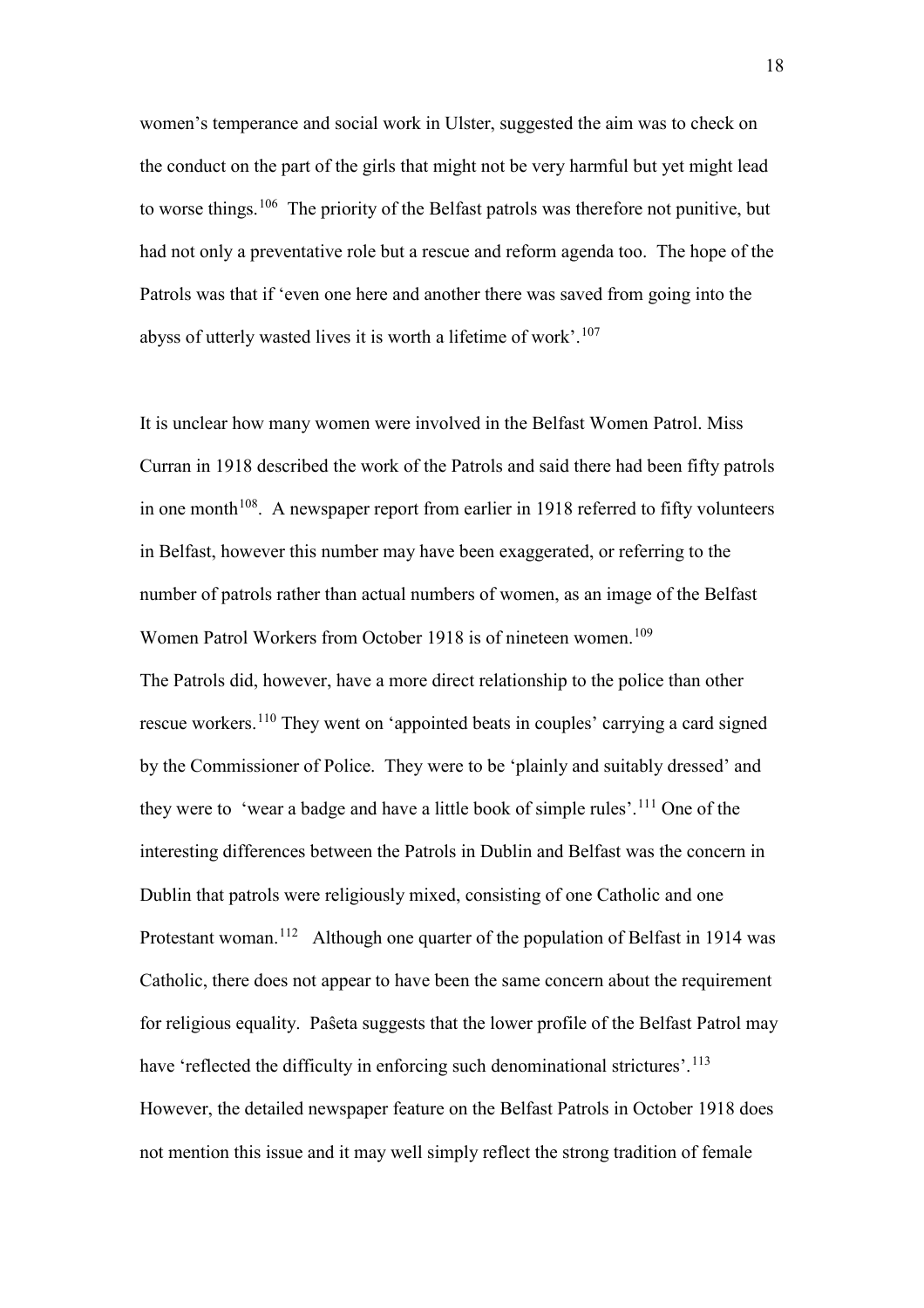Protestant philanthropic involvement in work with girls in Belfast and the links that those involved in the Patrols had with these organisations. Arguably with a Protestant majority in the population of Belfast the fear of Catholic claims of proselytization was not as serious as issue as it may have been in Dublin. Similarly, with the existence of a range of denominational organisations, girls could be directed to one that matched their religious persuasion. Nonetheless there were a number of Catholic women recorded as being involved in the Women Patrols in Belfast, most prominently Mrs Marcella Nagle, the wife of Garrett Nagle a resident magistrate in Belfast. That there was some attention to the sectarian division, however, is evident in the appointment of the first two policewomen in Belfast, with Mary Fallon the Catholic counterpart of Protestant, Jane Bell.<sup>[114](#page-8-28)</sup>

While the tradition of rescue and reform was maintained in the operations of the existing organisations in Belfast during the First World War, there were undoubtedly a number of changes caused by the war conditions. The records of the Salvation Army Home in Belfast indicate that despite an overall trend of lowering admissions from 1913 there was a spike in numbers in 1916-17. The First World War years also added a new dimension to the case histories of those admitted who had been 'seduced under the promise of marriage'. This phrase grew in popularity from around 1913 to explain the situation of women who had had sexual intercourse with the expectation that marriage was to follow. In a number of cases the woman had become pregnant and had been abandoned by the man involved $115$ . The enlisting of men in the army in a number of cases left a pregnant single woman behind who ended up in the Salvation Army Home. In one case, Rachel M., a twenty-three year old, was admitted in 1915 from Portadown, Co. Armagh, where she lived at home and helped her mother. She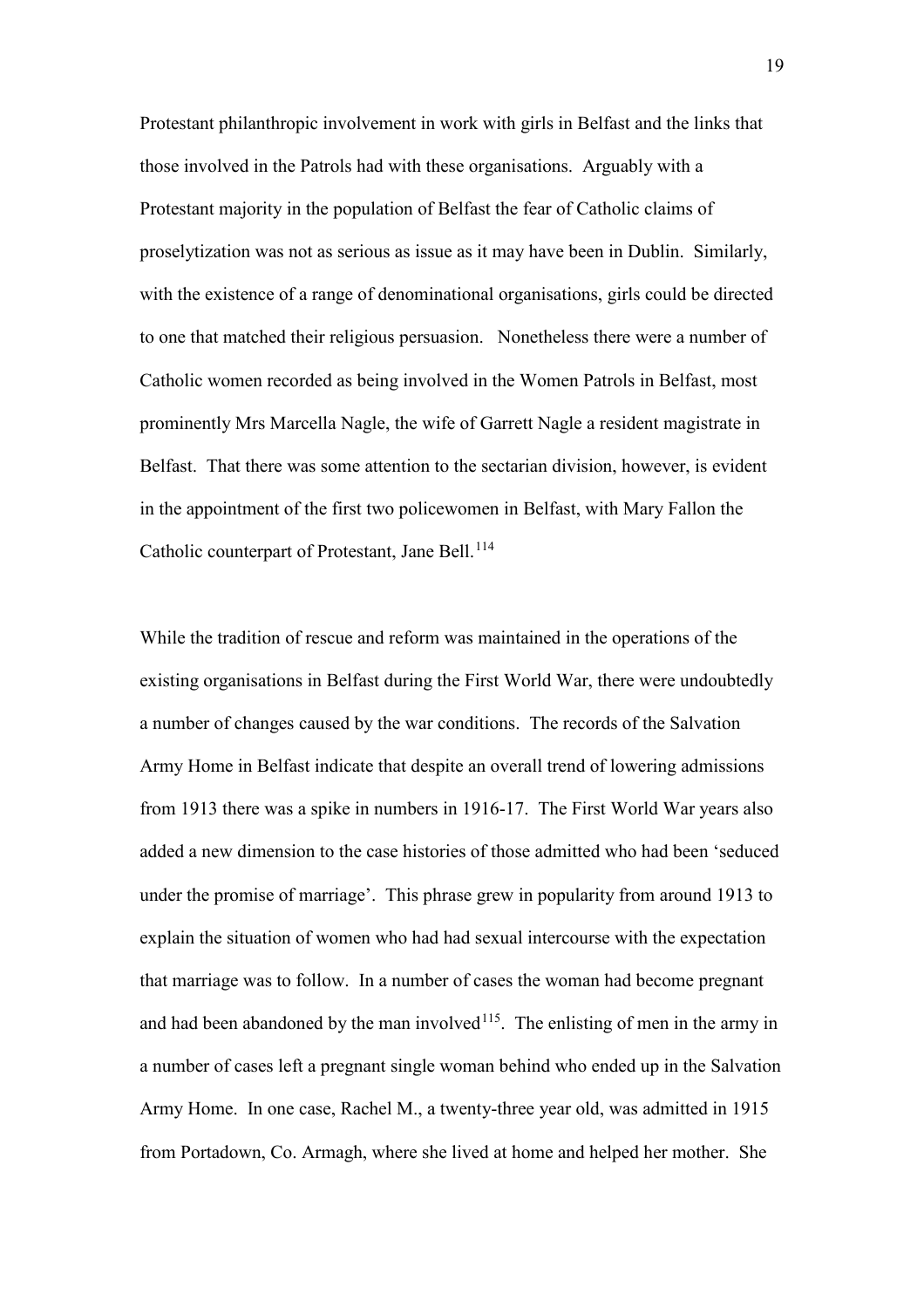'gave way to her young man under the promise of marriage' and became pregnant. Her 'young man' had joined the army, and had written from France to say that he would support the baby and marry Rachel when he got time off.<sup>[116](#page-8-30)</sup> However, Rachel's father, reflecting the common contemporary stigma attached to illegitimacy, was anxious that her condition was kept a secret within her village and sent her to her sister who lived in Belfast.<sup>[117](#page-8-31)</sup> Her baby was born in the Union Infirmary and then Rachel came to the Salvation Army Home. After staying in the Home for just over five months she left with her sister, taking her baby with her.<sup>[118](#page-8-32)</sup> Lucy C., also twentythree and from Downpatrick, Co. Down, found herself in a similar situation in 1916.[119](#page-8-33) She met a soldier who 'under the promise of marriage wronged her'. His regiment was called up to the Front and he had promised that on his first leave he would come back and marry her. He wrote regularly for three months and then stopped, and following the baby's birth in the Union Infirmary, Lucy came to the Home for ten months before being recorded as having gone to a situation and doing well. $120$ 

Of course it is impossible to know if these men deliberately stopped contact to avoid responsibilities or whether they were in fact killed or injured and unable to respond. Given the incredibly high mortality rates for soldiers during the First World War, there is a high probability that a number were unable to maintain contact.<sup>[121](#page-8-35)</sup> The language used to describe their sexual encounters reflected the blame onto the man involved and the woman was generally 'wronged or seduced', reinforcing the idea of a passive female sexuality and generating sympathy for a woman abandoned and betrayed.[122](#page-8-36) This fitted with the preferred images that those involved in rescue work had of innocent victims and the long tradition of women in need of rescue from male aggressors.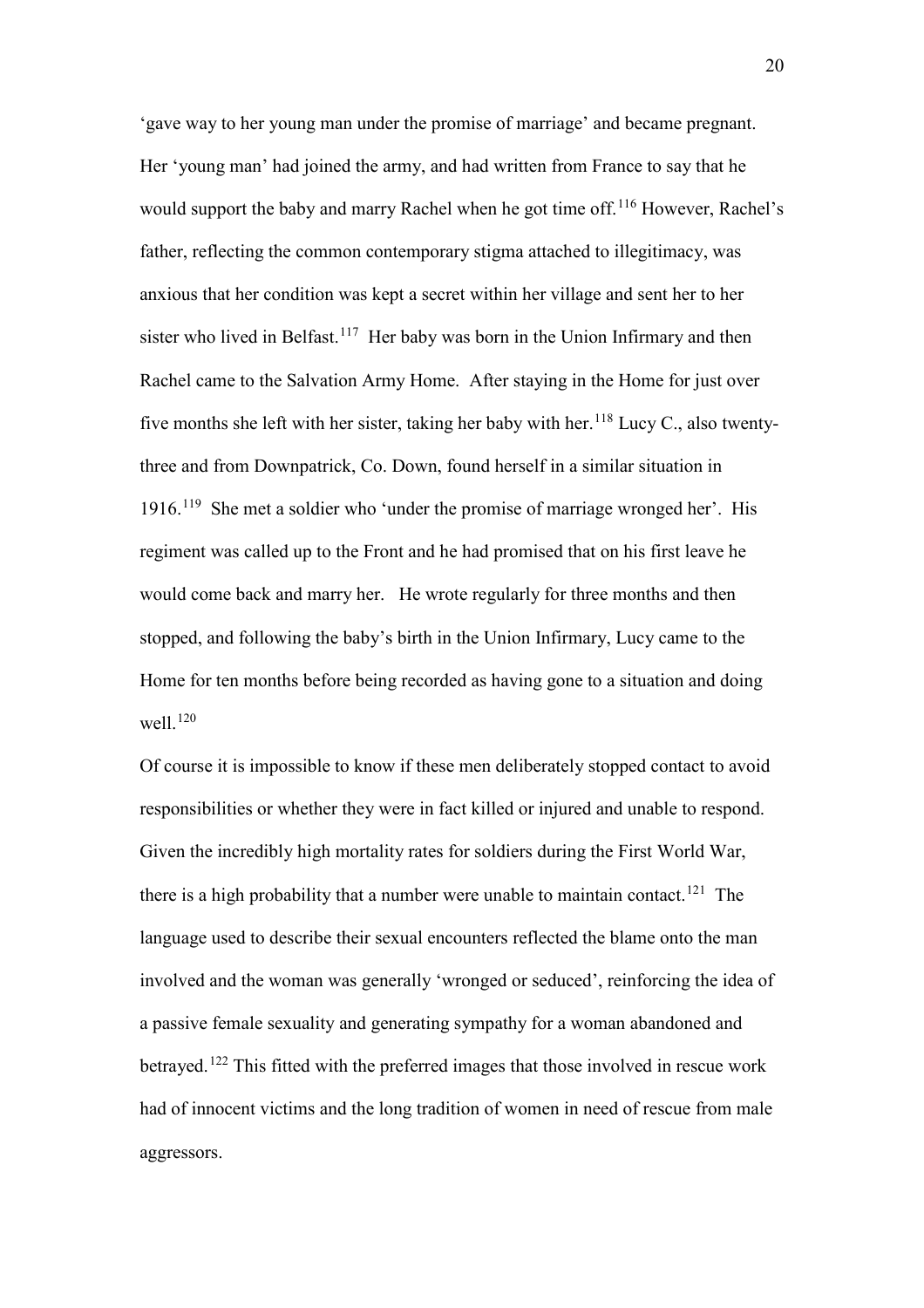While Belfast did not have a tradition of engagement on a large scale with social purity and vigilance organisations, the last years of the war did see some increased engagement with issues relating to social hygiene and the fear of what might occur with the ending of the war. An article by George Armstrong, writing in the *Irish Presbyterian* in 1917, entitled 'After the War, What?' reflects some of these concerns about young women:

The war has brought about the emancipation of women. The hosts of women and girls with money in their pockets, smart clothes, the lure of the cinema before their eyes; the eternal parade in newspapers of the gay lively doings of finer people, particularly of the dramatic and bohemian classes, is an object of profound thought and a tremendously serious factor in the future of the nation.<sup>[123](#page-8-37)</sup>

The freedom that women were seen to have gained during the war was regarded as a threat, not only for the women themselves, but also for the future of the race. The concern with future generations and the harm young women were seen to be causing with their seemingly reckless behaviour was a feature of a wider discussion that perceived women to be the 'guardians of the race'. The ideas of the Social Hygiene movement, and particular concerns during the war years about Venereal Disease (VD), further fuelled about the consequences of the immoral behaviour of young women.<sup>[124](#page-9-0)</sup> In the immediate post-war years, in an Ireland facing internal division and physical partition, the appearance and morality of women took on even more importance as both Protestant and Catholic Churches and communities extolled the virtues of female purity and the role of women as moral guardians.

In 1917 regulations were issued by the Local Government Board, which required councils to establish treatment schemes for VD. The issues associated with the establishment of these VD schemes in Belfast are discussed elsewhere.<sup>[125](#page-9-1)</sup> However, there was clearly some engagement with the growing governmental concern with VD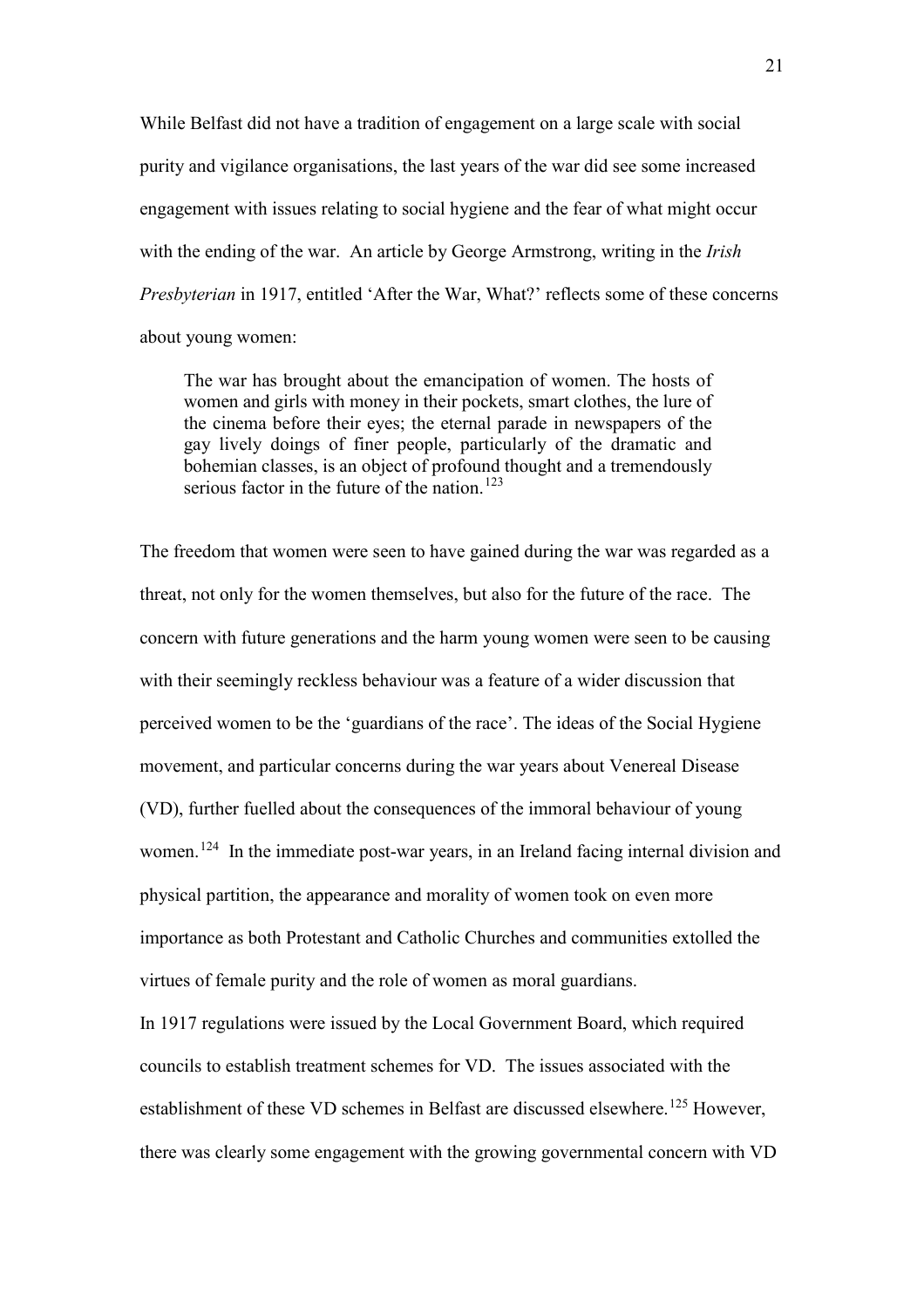on the part of a range of women's' organisations in Belfast. The National Council for Combatting Venereal Disease (NCCVD) was responsible for publicity and propaganda concerning the dangers of VD and a branch was established in Belfast in January 1917.<sup>[126](#page-9-2)</sup> As part of the first efforts at educational work, Mrs Kingsley Tarpley from the London NCCVD branch was invited to carry out propaganda work in Ulster for six weeks and she addressed over twenty meetings including a number with the Girls Friendly Society, Health Visitors and Midwives, Child Welfare Centres and the Women Patrols.<sup>[127](#page-9-3)</sup>

The Church of Ireland Rescue League in 1918 also discussed the associated issues of prostitution and VD with Lady Kennedy moving a resolution expressing horror at the existence of *maisons toleree* at certain army camps in France. The League felt that these encouraged vice and that while the subject was a disagreeable one it was one to which they could shut their eyes no longer.<sup>[128](#page-9-4)</sup> However, it would appear that their concern did not extend to the situation closer to home, when at a meeting of the Executive Committee in May 1918 a resolution was proposed to protest against Regulation 40D arguing that it involved a 'recognition of the double standard of morality and was a grave menace to the safety of all women'. This resolution was unsuccessful.[129](#page-9-5) Regulation 40D was passed in March 1918 due to the pressure from the Allied forces on the British Government to act to prevent the spread of venereal disease among the troops. It made it an offence for any woman suffering from VD to have sexual intercourse with a soldier or to solicit a member of the forces to have sex with her. Any women suspected of this could be detained for examination, treatment and imprisoned if suffering from VD.<sup>[130](#page-9-6)</sup>

This legislation was regarded as a return to the Contagious Diseases Acts (CDAs) of the nineteenth century, with women again penalised for the sexual behaviour of men.

22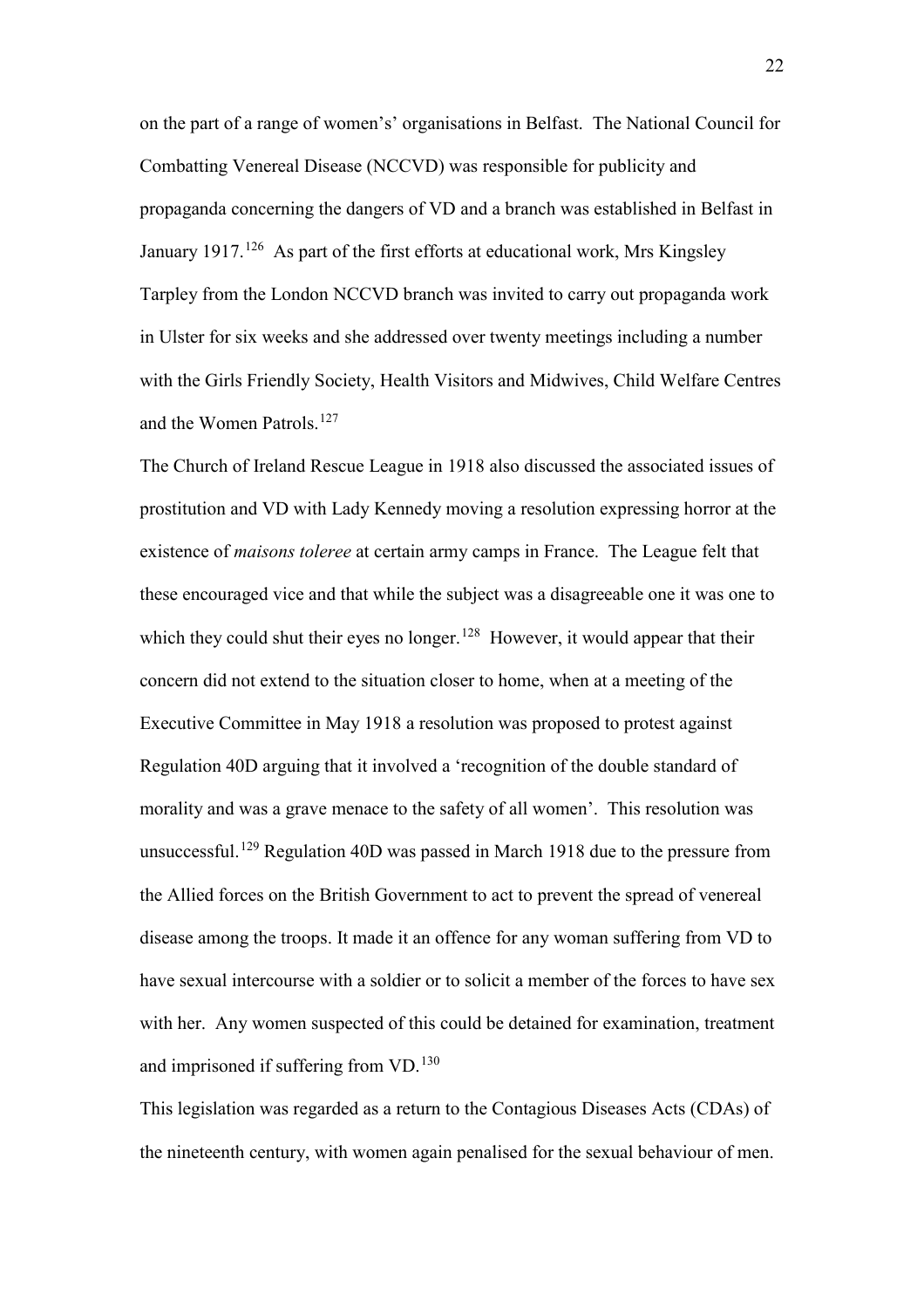<sup>131</sup> *The Irish Citizen* in August 1918 recorded how the first prosecution of a woman in Ireland, under DORA 40D, had taken place. She was sentenced in Belfast to six months imprisonment with hard labour for 'communicating the disease to a Canadian soldier'.<sup>[132](#page-9-8)</sup> Letters calling attention to the effects of this regulation on female 'liberty and honour' had apparently been sent to three Dublin newspapers that had suppressed them. The article went on to argue that the Regulation was merely an attempt to reintroduce the CDAs and that:

…it largely increases the danger of disease by giving men a false sense of security, while it constitutes an outrage in the honour and self-respect of women, and is the gravest possible menace to their individual liberty. It also gives enormous power for blackmail and intimidation and the real object of its promoters is to make the practise of vice safe for men by degrading and befouling women. English suffragists are carrying on spirited campaign against Regulation 40D and it is up to Irish-women to fight the evil thing here.<sup>[133](#page-9-9)</sup>

While Regulation 40D generated considerable opposition from suffrage and other feminist groups who drew comparisons with the CDAs, there was no opposition from any of the women's police organisations.<sup>[134](#page-9-10)</sup> Philippa Levine suggests that as the NUWW saw its 'principal duty as looking after young girls…dealing with women already putatively diseased  $\dots$  was thus beyond its scope'.<sup>[135](#page-9-11)</sup> This attitude may well explain that refusal to pass the resolution protesting about Regulation 40D by the Church of Ireland Rescue League and the lack of any discussion about the Regulation by other organisations.

## **Conclusion**

The disruption to society, in particular the dramatic changes brought about with conscription and the changes in female employment, caused by the First World War, were not as extreme in Belfast as they were in other cities in Britain. Concerns about female behaviour, particularly that of the working class girl living away from the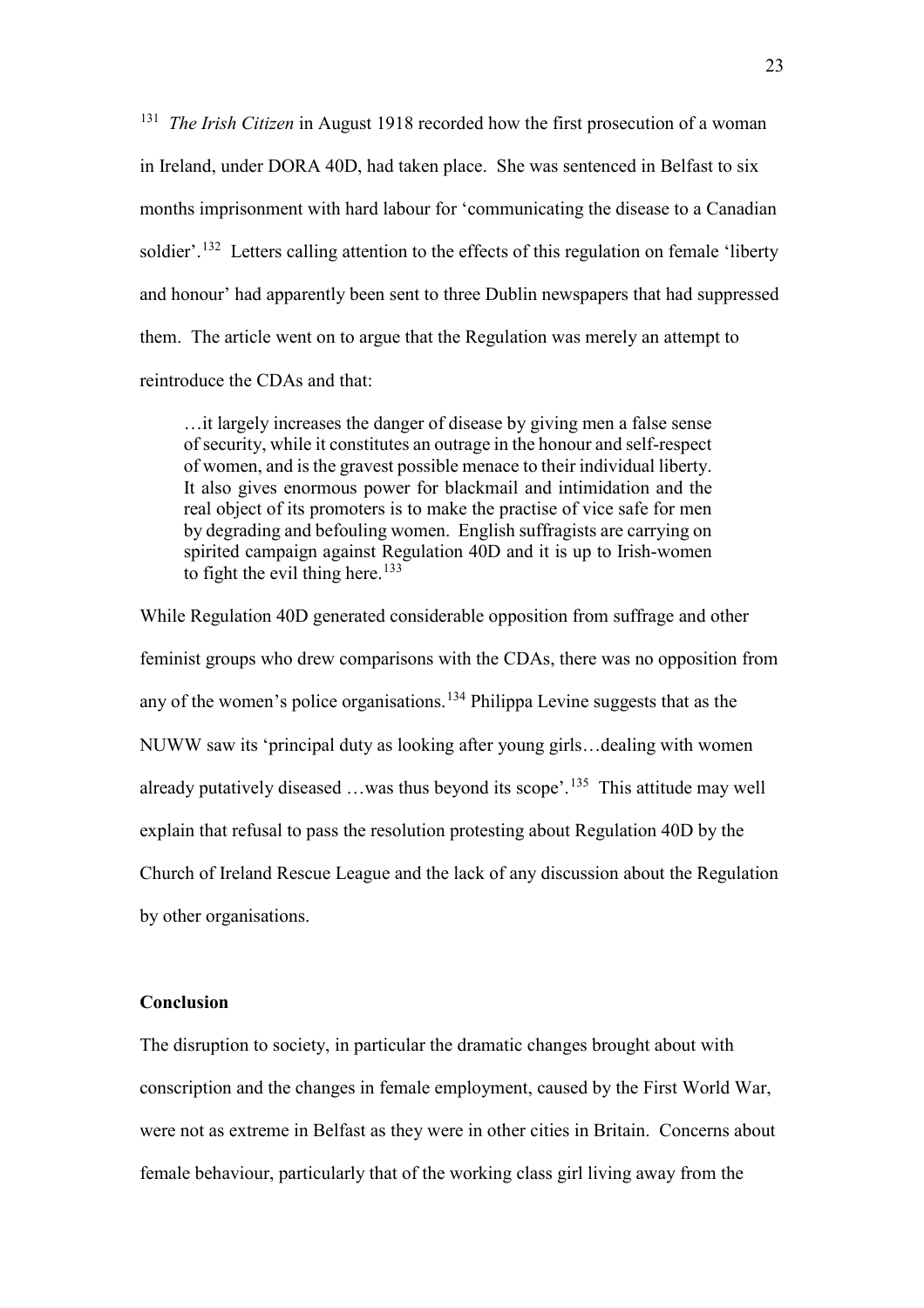influence of her family and employed in some form of factory work, her appearance on the street at night, and her choice of leisure activities, generated anxiety from the end of the nineteenth century in Belfast. The high levels of women in employment and in particular of young women in industrial jobs had a long tradition in Belfast and the changes to employment that took place, particularly regarding women taking up men's jobs and work in munitions were not a feature of the Belfast employment landscape. Belfast also had a long tradition of religious philanthropic work with women and girls, in the form of rescue and reform homes and preventative work, and had limited engagement with the vigilance organisations of the Victorian period. This led to a reduced development of organisations with an avowedly feminist or social reform focus, which in turn ensured that the women involved in organisations like the Women's Patrol were from a very different background than their Dublin counterparts.[136](#page-9-12) While women like Isabella Tod in the mid-nineteenth century had campaigned for a variety of women's rights, the dominance of Home Rule in politics had led many women to focus their attentions on opposing or supporting it at the expense of suffrage and other feminist issues.<sup>137</sup> The importance of religion in a divided city was reflected in the continued importance of religious philanthropy and its influence can be seen in the Belfast Women Patrol, which, with its explicitly Christian aims and agenda, set it apart from the wider Women Patrol movement in Britain and Ireland. The First World War did undoubtedly bring changes to how many organisations functioned, particularly in the immediate post-war period. Both the Edgar Home and the Ulster Magdalen Asylum had closed by 1926, and concerns were refocused on the unmarried mother and preventative work. The unique social and political circumstances in Belfast ensured that the impact of the First World War was different than that experienced in other British and Irish cities and the attempts to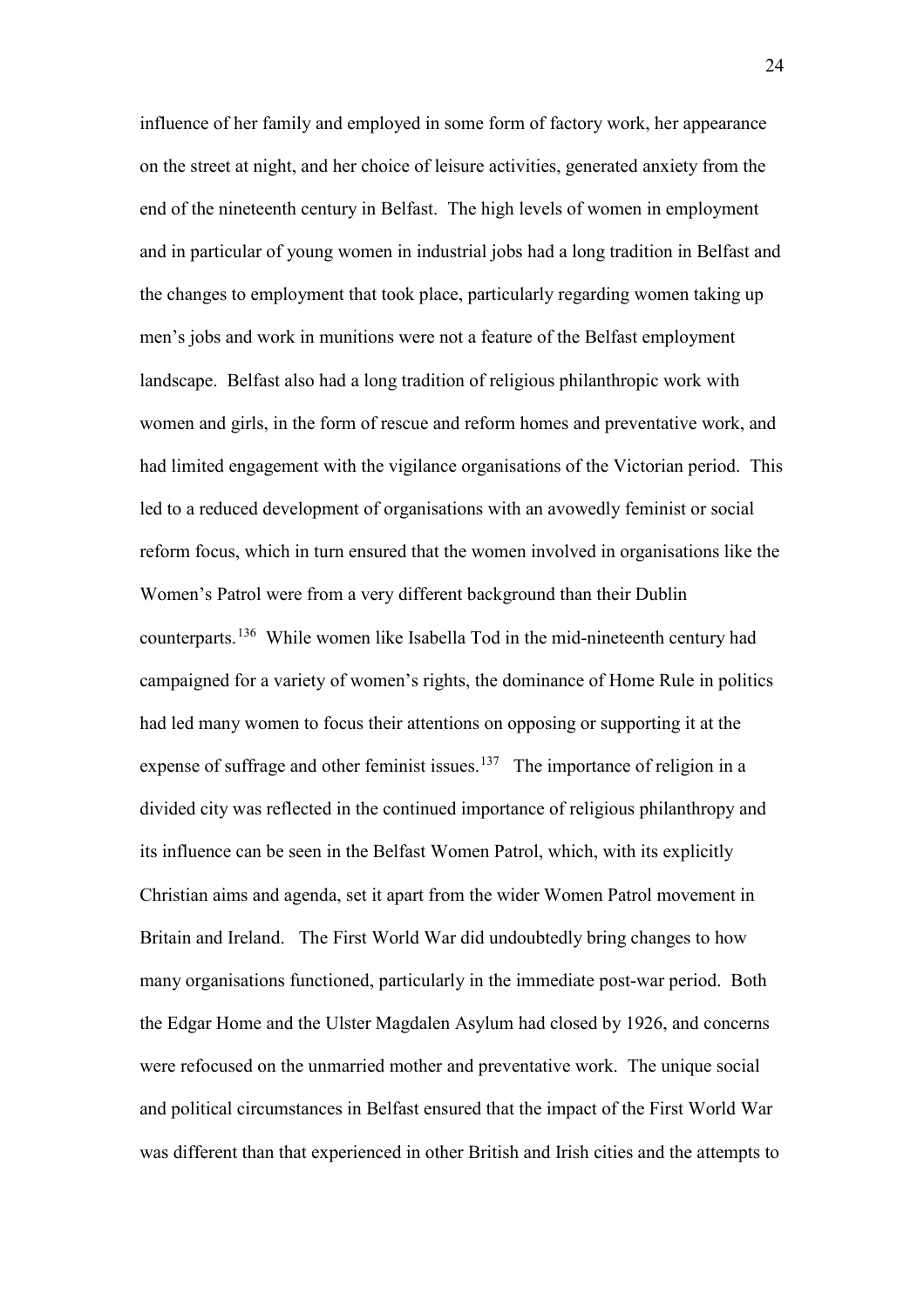manage female behaviour on the streets were a continuation of pre-war practice,

dominated by religion and philanthropy.

 $\overline{a}$ 

<sup>12</sup> Neil, *Women at Work in Ulster*, p. 33.

<sup>&</sup>lt;sup>1</sup> Pamela Cox (2003) *Gender, Justice and Welfare: Bad Girls in Britain, 1900-1950* (Basingstoke: Palgrave Macmillan) p.3.

 $<sup>2</sup>$  Ibid., p.4</sup>

<sup>3</sup> For more about these concerns in Ireland see Maria Luddy (2007) *Prostitution and Irish Society, 1800-1940* (Cambridge: Cambridge University Press) Chapter 5. 4 Penny Summerfield (1995) Women and War in the Twentieth Century in June Purvis (Ed.) *Women's* 

*History in Britain, 1850-1945* (London: Routledge) p. 315; Philippa Levine (1994) 'Walking the streets in a Way No Decent Woman Should': Women Police in World War 1, *Journal of Modern History*, 66(1), pp. 34-78; Angela Woollacott, (1994) 'Khaki Fever' and its Control: Gender, Class, Age and Sexual Morality on the British Home Front in the First World War, *Journal of Contemporary History*, 29 (2), pp. 325-347.

<sup>5</sup> See for example, Levine, 'Walking the streets'; Woollacott, 'Khaki Fever'; John Borgonovo, (2012) 'Exercising a close vigilance over their daughters': Cork women, American sailors, and Catholic vigilantes, 1917–18, *Irish Historical Studies*, 38 (149), pp. 89-107.

<sup>6</sup> A.C. Hepburn (1983), Work, Class and Religion in Belfast, 1871-1911, *Irish Economic and Social History,* 10, p.33.

<sup>7</sup> Stephen Royle (2012), 'Workshop of the Empire, 1820-1914' in S.J Connolly (Ed.) *Belfast 400: People, Place and History* (Liverpool: Liverpool University Press) pp. 207-213.

<sup>8</sup> For more on Dublin see, Mary Daly (1984) *Dublin The Deposed Capital: A Social and Economic History, 1860-1914* (Cork: Cork University Press).

<sup>9</sup> S.J Connolly and Gillian McIntosh (2013) Whose City? Belonging and Exclusion in the Nineteenth Century Urban World, in Connolly (Ed.) *Belfast 400,* p. 256.

<sup>10</sup> Margaret Neil (1996) *Women at Work in Ulster, 1845-1911* (PhD, Queen's University Belfast), p. 267. <sup>11</sup> *Census of Ireland,* 1911; Elizabeth Roberts (1995) *Women's Work: 1840-1940* (Cambridge: Cambridge University Press) p. 9.

<sup>&</sup>lt;sup>13</sup> D.S. Johnson (1985) The Northern Ireland Economy, 1914-39, in Liam Kennedy and Philip Ollerenshaw (Eds.) *An Economic History of Ulster* (Manchester: Manchester University Press) p. 184. <sup>14</sup> For more on the experiences of women and work in the First World War see for example, Gail Braybon (1981) *Women Workers in the First World War* (London: Croom Helm); Susan R. Grayzel (2002) *Women and the First World War* (London: Longman); Deborah Thom (1998) *Nice Girls and Rude Girls: Women Workers in World War 1* (London: Tauris).

<sup>15</sup> For more on the sectarian divisions in the city see, Mark Doyle (2009) *Fighting like the Devil for the Sake of God: Protestants, Catholics and the origins of Violence in Victorian Belfast* (Manchester: Manchester University Press); Catherine Hirst (2002) *Religion, Politics and Violence in Nineteenth-Century Belfast* (Dublin: Four Courts Press, 2002); Sean Farrell (2000) *Rituals and Riots: Sectarian Violence and political Culture in Ulster, 1784-1886* (Lexington, KY: University Press of Kentucky) 16 Carol Dyhouse (1981) *Girls Growing Up in Late Victorian and Edwardian England*, (London: Routledge) p. 113; Cox, *Gender, Justice and Welfare*, p.3.

<sup>17</sup> For more on charity and philanthropy in Belfast see Alison Jordan (1993) *Who Cared? Charity in Victorian and Edwardian Belfast* (Belfast: Institute of Irish Studies). For a discussion of the women accessing charity and using the workhouse in nineteenth-century Belfast see Olwen Purdue, Surviving the Industrial City: the Workhouse and the Female Poor of Late-Victorian Belfast, *Urban History*, forthcoming. My thanks to the author for providing me with a copy.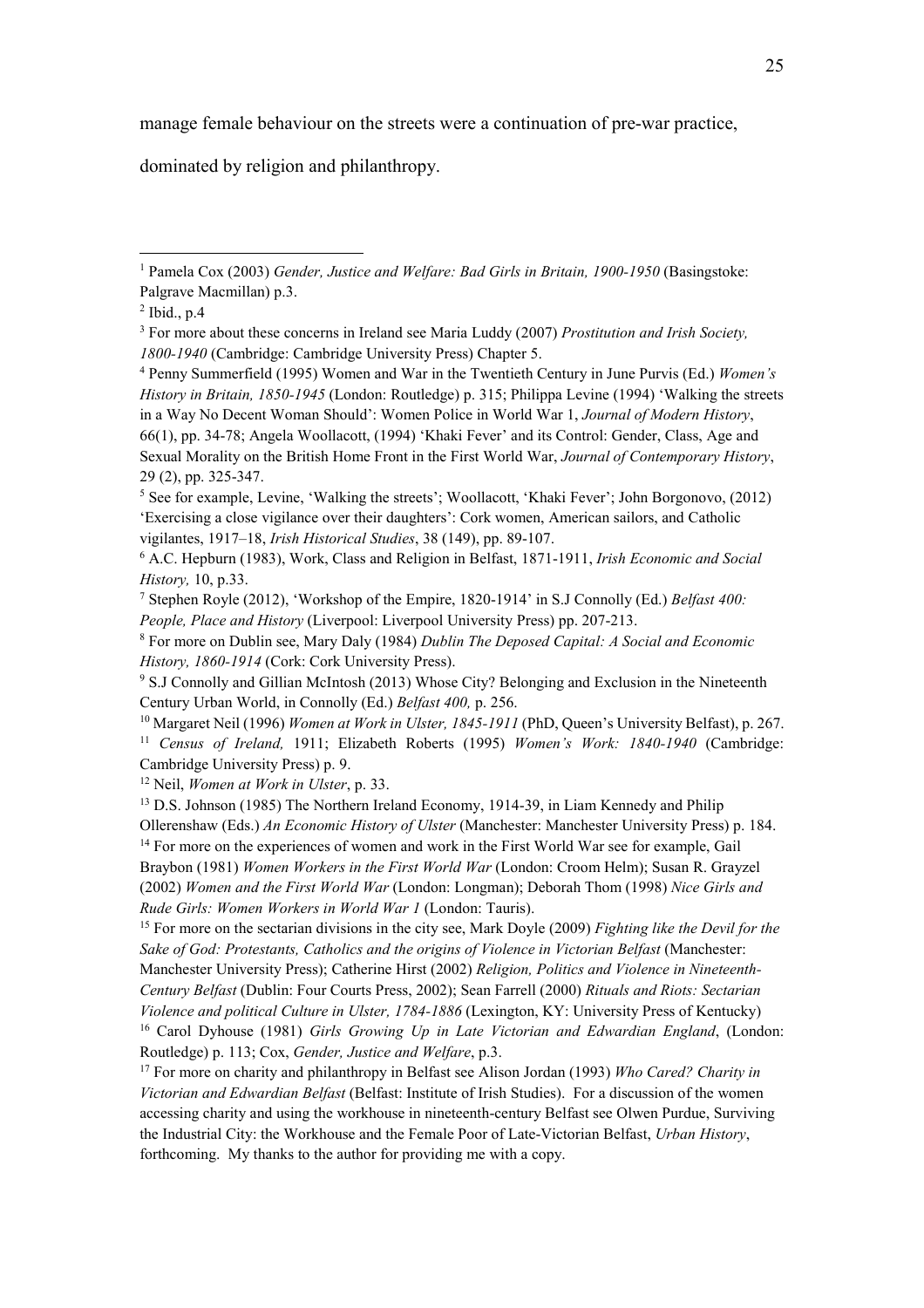18 For more on these institutions see Luddy, *Prostitution and Irish Society,* Chapter 3; Leanne McCormick (2009) *Regulating Sexuality: Women in Twentieth Century Northern Ireland* (Manchester: Manchester University Press) Chapter 2.

<sup>22</sup> *Irish Catholic Directory and Almanac*, 1916

<sup>24</sup> Dyhouse, *Girls Growing Up*, pp. 106-7.

<sup>25</sup> Helen Jones (1988) Women Health Workers: The Case of the First Women Factory Inspectors in Britain, *Social History of Medicine,* 1:2, p. 169.

<sup>26</sup> Vicky Long and Hilary Marland (2009), 'From Danger and Motherhood to Health and Beauty: Health Advice or the Factory Girl in early Twentieth-Century Britain', *Twentieth Century British History*, 20:4, p. 458.

<sup>27</sup> Angela Woollacott (1994) Maternalism, professionalism and industrial welfare supervisors in World War I Britain, *Women's History Review,* 3:1, p. 20.

<sup>28</sup> Departmental Committee on Humidity and Ventilation in Flax Mills and Linen Factories. Minutes of evidence, 1914, Cd. 7446, Mary Galway, 12 September 1912, qq 248-351; Harriet Martindale, 26 October 1912, qq 2663-2789.<br><sup>29</sup> Long and Marland, 'From Danger and Motherhood to Health and Beauty', pp. 459-61.

<sup>30</sup> Dyhouse, *Girls Growing up*, p. 107.

 $31$  Rev. Stewart was actively involved in a wide range of charities, religious and state run organisations in Belfast and had considerable experience of the various bodies working with young women. These included, in addition to the GFS, Industrial Schools, Temperance organisations, Society for Prevention of Cruelty to Children, Ulster Magdalene Asylum, Ulster Hospital for Women and Children, Protestant Orphan Society. See for example, *Belfast Newsletter,* 19 Feb. 1875, 16 May 1882, 28 April 1882, 25

<sup>32</sup> Annual Report GFS Diocesan Lodge Belfast, *Belfast Newsletter*, 17 March 1894. <sup>33</sup> Ibid.

<sup>34</sup> Belfast Female Mission, Annual Meeting 1872, *Belfast Newsletter*, 11 Jan. 1872.<br><sup>35</sup> Sam McCready and Richard Loudon (2015) *Investing in lives: The History of the Youth Service of Northern Ireland (1844-1973)* (Belfast) p. 12.

<sup>36</sup> Ibid, p.13.

<sup>37</sup> Alison McCaughan (1990) 'Cherchez la femme': Women in the Presbyterian Church in Ireland and in Society, 1840-1990 in RFG Holmes and R. Buick Knox (Eds.) *1840-1990: A Celebration of Irish Presbyterian Witness During a Century and a Half* (Belfast: The Presbyterian Historical Society of Ireland) p. 121.

<sup>38</sup> Legion Adoption Society, Mater Dei hostel, Historical background Leaflet (n.d.c.1970).

<sup>39</sup> The *Irish Citizen* was a suffrage paper published weekly between 1912 and 1916 and then monthly until 1920. It was designed to cater for both militant and non-militant suffragists throughout the whole of the thirty-two counties.

<sup>40</sup> *Irish Citizen*, 13 July 1912, p. 59.

<sup>41</sup> Presbyterian Church in Ireland (1982) *A History of Congregations in the Presbyterian Church in Ireland, 1610-1982* (Belfast: Presbyterian Historical Society) pp. 80, 198. As well as the Midnight Mission Rev Park was involved in a range of Church home and foreign missions, including, Temperance organisations, Belfast Charitable Society, Belfast Female Mission, Edgar Home, Prevention of Cruelty to Children, see for example, *Belfast Newsletter* 17 Sept. 1879, 30 June. 1882, 6 June 1892, 30 Nov. 1898.

<sup>42</sup> Belfast Midnight Mission, Annual Meeting, *Northern Whig,* 13 March1915.

<sup>43</sup> Church of Ireland Rescue League, Annual Report, 1916.

<sup>44</sup> *The Witness*, 26 October 1917, p. 2.

 $45$  Ibid.

<sup>19</sup> McCormick, *Regulating Sexuality*, p. 38.

<sup>20</sup> *Belfast Newsletter*, 3 June 1916.

<sup>&</sup>lt;sup>21</sup> Report of the Committee of Social Service, Minutes of the General Assembly of the Presbyterian Church in Ireland, 11 June 1909.

<sup>46</sup> Ibid.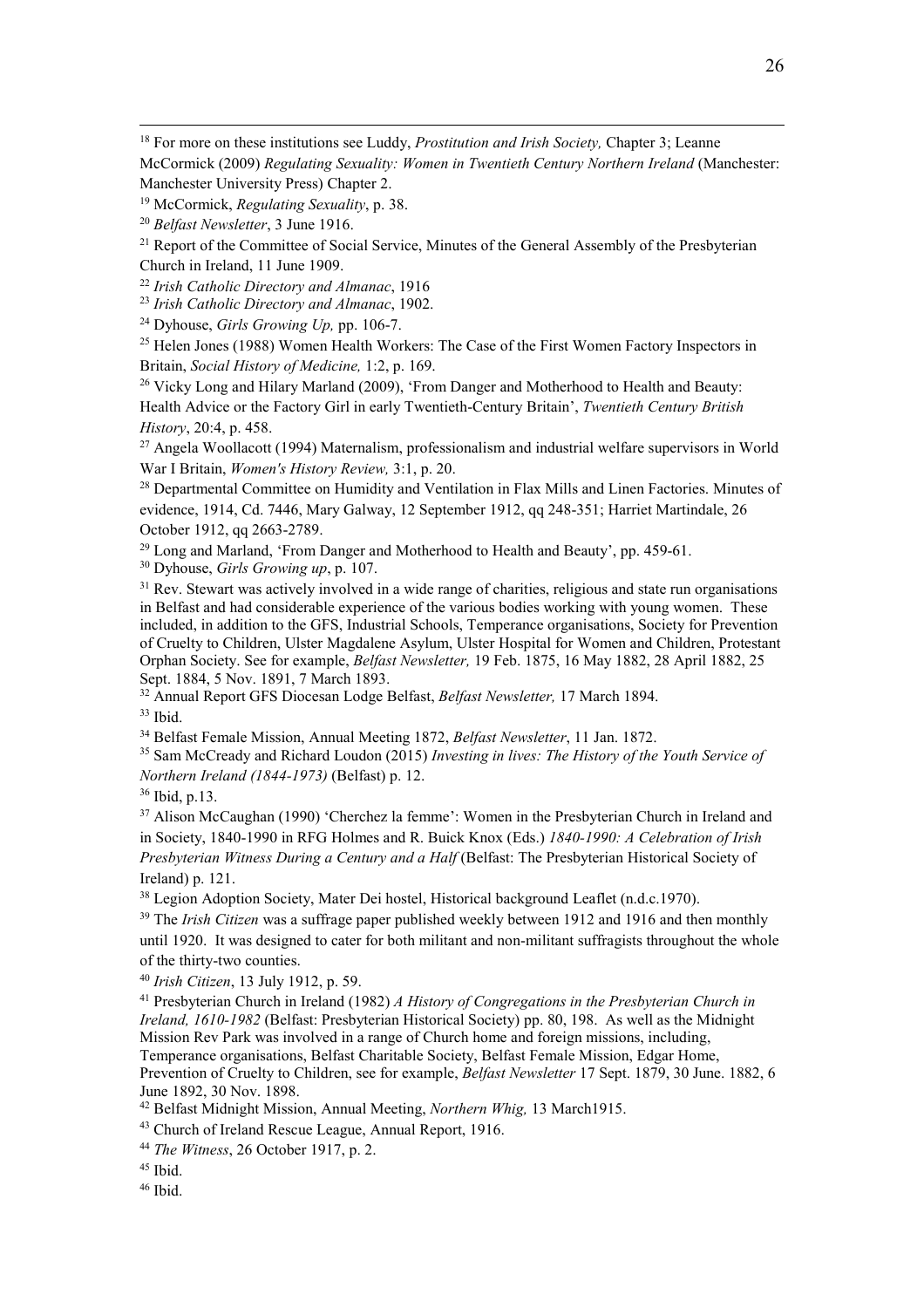Eric Bristow (1977) *Vice and vigilance: purity movements in Britain since 1700* (Dublin: Gill and Macmillan), p. 175.

 Liam Kennedy, Lucia Pozzi, Matteo Manfredini (2010) Marriage, Fertility, Social Class and religion in an Irish Industrial City: Belfast 1911, *SIDeS,* 2, pp.86-7.

 Lesley Hall, (2013*) Sex, Gender and Social Change in Britain Since 1880* (Basingstoke: Palgrave Macmillan) pp.74-75.

 Samantha Caslin-Bell (2013) 'The "Gateway to Adventure": Women, Urban Space and Moral Purity in Liverpool c. 1908-c. 1957' (PhD, Manchester University) pp. 126-7.

 Paula Bartley (2000) *Prostitution: Prevention and Reform in England, 1860-1914* (London, Routledge) pp. 155-9. 56 Luddy, *Prostitution and Irish Society*, p. 152-4.

*Belfast Newsletter,* 4 August1891.

Ibid 23 September 1891.

 For more on the white slave trade and protective organisations in Belfast see McCormick, *Regulating Sexuality*, Chapter 3; and for Irish Free State/Eire see Jennifer Redmond, (2015) Safeguarding Irish Girls: Welfare Work, Female Emigrants, and the Catholic Church, 1920s-1940s, in C. Brophy and C. Delay (Eds.) *Women, Reform and Resistance in Ireland, 1850-1950* (Basingstoke: Palgrave Macmillan)

<sup>60</sup> See for example, Belfast Midnight Mission Annual Report, *Belfast Newsletter*, 18 December 1891.

Annual Meeting, GFS Diocesan Lodge, *Belfast Newsletter*, 13 Apriln1916

Northern Whig, 13 March 1913.

GFS Annual Meeting Diocesan Lodge, *Northern Whig*, 13 March 1913, p. 10.

Ibid.

*Northern Whig*, 15 March 1913, p.11.

Ibid.

Committee Minutes of Edgar Home, 1913.

Luddy, *Prostitution and Irish Society*, 166.

Woollacott, Maternalism, professionalization and Industrial Welfare, p. 32.

Woollacott, 'Khaki Fever' and its Control, p. 335.

Ibid. p. 325.

Ibid.

Ibid.

Senia Paŝeta, (2014), 'Waging War on the Streets': the Irish Women Patrol, 1914-22, *Irish* 

*Historical Studies*, 39:154, p.258 *Irish Citizen*, 13 February 1915.

Paŝeta, 'Waging War on the Streets'; Borgonovo, Exercising a Close Vigilance, p. 93.

Louise Jackson, (2006) *Women Police: Gender, Welfare and Surveillance in the Twentieth Century* 

*(*Manchester: Manchester University Press) p. 18.

 For more on the establishment of Women Patrols and Women Police and the conflicts between organisations see, Levine, 'Walking the Streets' and Lucy Bland (1985) In the Name of Protection: The Policing of Women in the First World War in C. Smart & J. Brophy (Eds.) *Women in Law: Explorations in Law, Family and Sexuality* (London: Routledge), pp. 23-49.

*Irish Citizen*, 13 February 1915.

Jackson, *Women Police*, p. 21.

Levine, 'Walking the Streets', p. 42.

*Belfast Telegraph*, 26 October 1918, p. 5.

<sup>84</sup> Levine, 'Walking the Streets', p. 56.

Paŝeta, 'Waging War on the Streets', p. 263.

*Northern Whig*, 13 March, 1913.

Annual Meeting, Edgar Home, 1921.

Annual Meeting, Edgar Home, 1923.

Ibid., p. 189.

*Irish Times*, 15 April, 1915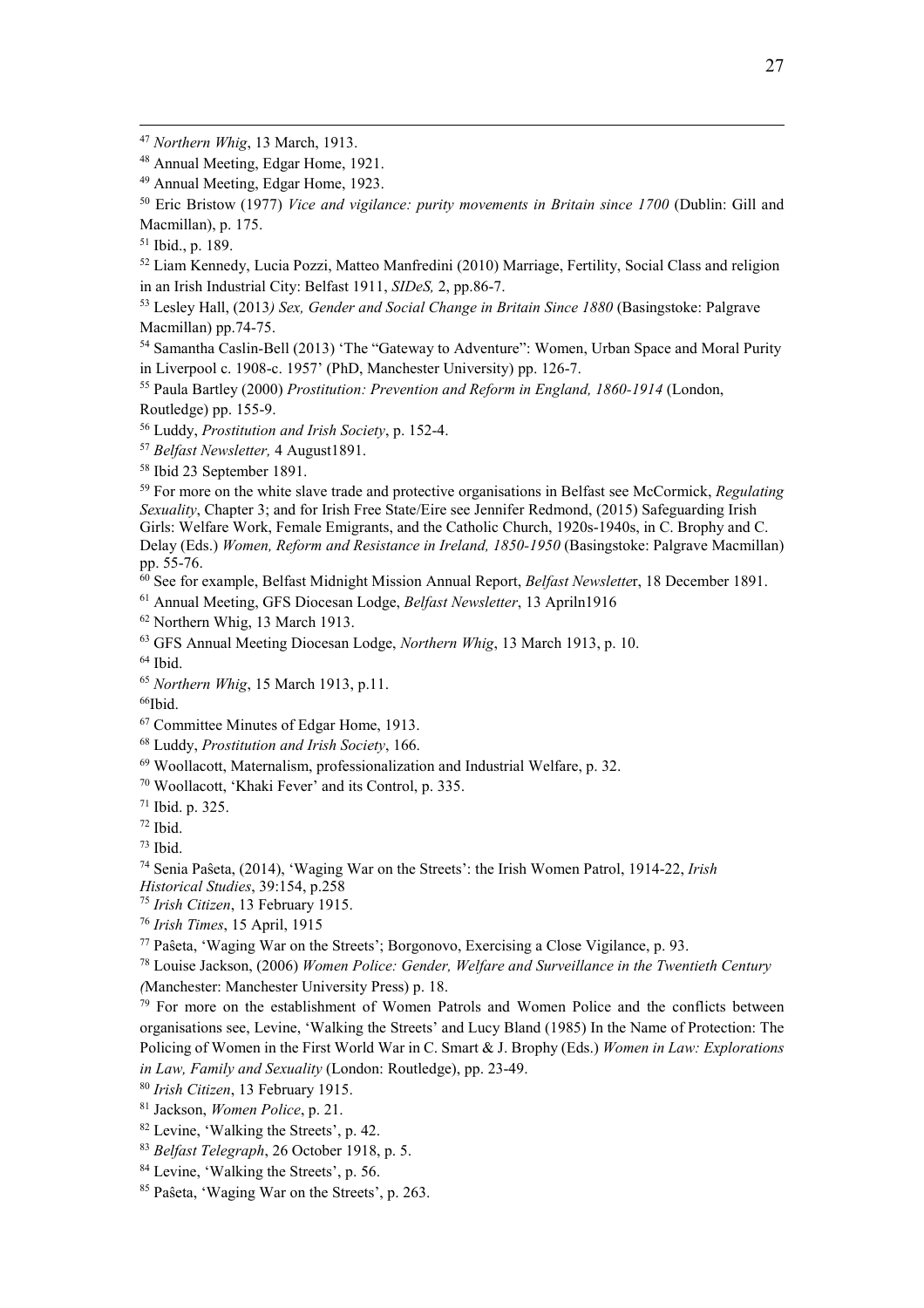<sup>92</sup> Margaret Cameron (2011) The Multi-tasking Deaconess, *Wider World Magazine.*

<sup>93</sup> For more on the role of Deaconesses see Janice Holmes and Philippa McCracken Holmes (2008) *A* 

*Century of Service: Celebrating the Role of Deaconesses in the Church (*Belfast: 10Publishing).

<sup>94</sup> She appears in a photograph of the Belfast Patrol in *Belfast Telegraph*, 26 October 1918.<br><sup>95</sup> Annual Meeting, Edgar Home, 1915

<sup>96</sup> Annual Meeting, Edgar Home, 1916

<sup>97</sup> Paŝeta, 'Waging War on the Streets', p. 254.

98 Church of Ireland Rescue League Annual Meeting, 1916

<sup>99</sup> *The Witness*, 15 October 1917.

<sup>100</sup> Borgonovo, 'Exercising a Close Vigilance over their Daughters', p.93.

<sup>101</sup> *Belfast Telegraph,* 26 October 1918, p. 5.

<sup>102</sup> Jackson, *Women Police,* p. 172.

<sup>103</sup> *Belfast Telegraph*, 26 October 1918, p. 5; Bland, In the Name of Protection, p. 40.

<sup>104</sup> Ibid.

<sup>105</sup> Women Patrols were re-introduced in Belfast in 1943, following similar concerns about the behaviour of young women on the streets of the city centre.

<sup>106</sup> *Northern Whig*, 14 February 1917.

<sup>107</sup> *Belfast Telegraph,* 26 October 1918, p. 5.

<sup>108</sup> *The Witness,* 15 Nov. 1918.<br><sup>109</sup> *Belfast Telegraph*, 26 October 1918.<br><sup>110</sup> John Johnston-Kehoe, (2015)'Whenever a woman was needed': Garda Women Assistants in 1950s Dublin, in J. Redmond, S. Tiernan, S. McAvoy and M. McAuliffe (Eds.) Sexual Politics in Modern Ireland (Dublin: Irish Academic Press) p. 91; Redmond, Safeguarding Irish Girls, p. 66.<br><sup>111</sup> Belfast Telegraph, 26 October 1918.

<sup>112</sup> *Irish Examiner*, 17 April 1915. Paŝeta, 'Waging War on the Streets', p. 257. <sup>113</sup> Paŝeta, 'Waging War on the Streets', p. 257.

<sup>114</sup> Margaret Cameron (1992) *The Women in Green: A History of the Royal Ulster Constabulary's* 

*Policewomen* (Belfast: RUC Historical Society) p.2.

<sup>115</sup> Salvation Army Home, Belfast Entrance Registers, 1913-19.

<sup>116</sup> Salvation Army Home, Belfast, Entrance Register, 1915.

<sup>117</sup> For more on issues relating to illegitimacy concerns in Ireland see for example, Maria Luddy (2001) Moral Rescue and Unmarried Mothers in Ireland in the 1920s, *Women's Studies: An Interdisciplinary Journal,* 30, pp. 797–817; Elaine Farrell (2014) *A Most Diabolical Deed": Infanticide and Irish* 

*Society, 1850–1900* (Manchester, Manchester University Press); Leanne McCormick (2009)

*Regulating Sexuality: Women in Twentieth Century Northern Ireland* (Manchester: Manchester

University Press); Cliona Rattigan (2011) *What Else Could I Do? Single Mothers and Infanticide,* 

*Ireland 1900-1950* (Dublin: Irish Academic Press).

<sup>118</sup> Salvation Army Home, Belfast, Entrance Register, 1915.

<sup>119</sup> Salvation Army Home, Belfast, Entrance Register, 1916.

 $120$  Ibid. It isn't recorded what happened to the baby, but given that she went to a situation; the baby was most likely either fostered or adopted.

<sup>121</sup> For more on the First World War and Irish soldiers see for example, Keith Jeffery (2000) *Ireland and the Great War* (Cambridge: Cambridge University Press).

<sup>122</sup> Regina Kunzel (1993) *Fallen Women, Problem Girls: Unmarried Mothers and the* 

*Professionalization of Social Work, 1890-1945* (Yale, Yale University Press) pp.20-22.

<sup>123</sup> George A. Armstrong, 'After the War – What?', *Irish Presbyterian*, 23 April 1917, p. 3.

 <sup>86</sup> Luddy *Prostitution and Irish Society,* p. 174.

<sup>87</sup> Annual Meeting, Edgar Home, 1916.

<sup>88</sup> Brendan Fulton and Trevor Parkhill (2009) *Making the Difference: An Oral History of Probation in Northern Ireland* (Belfast: Probation Board for Northern Ireland) p. 11.

<sup>89</sup> *Belfast Telegraph,* 26 October, 1918.

<sup>90</sup> Woollacott, 'Khaki Fever', p. 334.

<sup>91</sup> Ibid. p. 338.